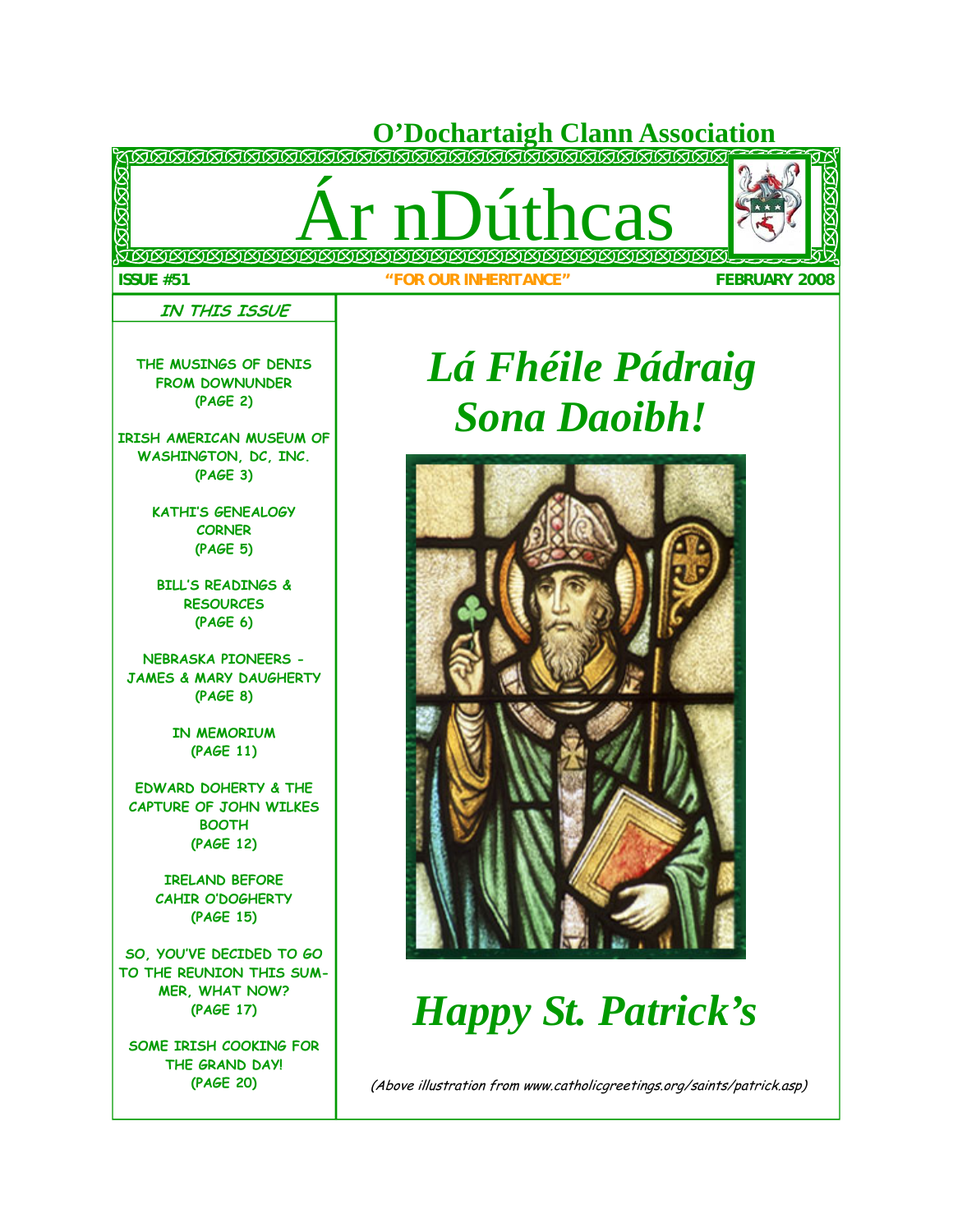

# **THE MUSINGS OF DENIS FROM DOWNUNDER**

ened by bush fires. Meanwhile I fill some gaps in the story. hear from Doc that his state of New Hampshire has just exceeded another record for the snow that has fallen recently. When Doc sent me a photo of the snow accumulated on his deck, I sent him some photos taken recently of myself playing Santa for a local play group. Until Doc commented on the fact, I had not noticed that the little ones round me were barefooted. After all I have the light-



weight, drip-dry Santa suit so that I will not suffer too much from the heat when playing the role.

But I can't help wondering about the changes that have occurred with the passage of time since our various ancestors migrated to great grandparents came to Aus-

I never cease to be amazed at the Australia. That was something her hardly regarded as migrants. Two extent to which the Irish in gen-own children could not claim. My brothers had remained in Donegal. eral and the Dohertys in particular 'father' was brought as an infant Willy had lived in Derry for some have spread around the world. I am from Lettergull, Co Donegal in time but my grandfather was unin regular contact with Gillian in 1883. The arrival of my Doherty certain of the status of Derry at Finland and with our editor great grandparents was too re-the time of writing. One brother Sherida in Kentucky. But this mote for me to imagine. They were was mentioned as living in New morning I have heard from Wilma grandparents of my mother and Zealand. I can only assume that his in Western Australia. As I sit here they died long before I was born. two sisters and another brother listening to the rain and wondering So I find myself thinking instead had moved to North America at how high the flood will reach in of the arrival of the little party some time. nearby Lismore, I know that people that included my father. I was in other parts of this vast conti- never regaled with stories of their  $\,$  Another letter treasured in our nent are sweltering and threat- arrival but research has helped us family was written to my father in

their new homes. My Doherty generations. In that letter my tralia from Solohead in Tipperary of his siblings who, it seems, had in 1855. My mother used boast also migrated. The two brothers that both her parents were born in who had moved to Scotland were It was only quite recently that I Egypt. I do not know where or discovered that my great grand-when he received that letter but it parents who stayed in Ireland in-was written on the assumption that cluded yet another Doherty. It he would get leave and it contained was that discovery which acted as detailed instructions on how he the immediate catalyst for my pro-should find his way from Derry to longed stay at clan HQ in 2000. the area near Annagry in Western While I was in Ireland at that Donegal, where his mother had time, I called on some distant grown up. It is ironic that my facousins living in Derry. They gave ther had been wounded at Pozieres me a copy of a letter written for in the Somme, evacuated to Engmy grandfather to his brother land, and then repatriated to Aus-William in 1923. That letter is pre-tralia before the letter was even cious for many reasons. It was written. So much for the rapid written forty years after the mi-communications that we have come grants had left home. Among other things it highlights the poor communications available in that period. We can communicate so easily and so quickly, but my grandfather could not even write. He had to dictate his letter to my grandmother. It had to travel half way round the globe and was preserved by his brother's family over four grandfather was asking for word

1916. He had joined the AIF and arrived eventually in France via to expect.

Those migrant ancestors of ours went on long journeys to strange lands where life was so different from the life they left behind. They lived in different climates among different people. Those who crossed the equator had the added problem of getting used to different seasons at different times of the year. They even had to become reoriented with the sun moving each day in an anticlockwise direction through the northern sky.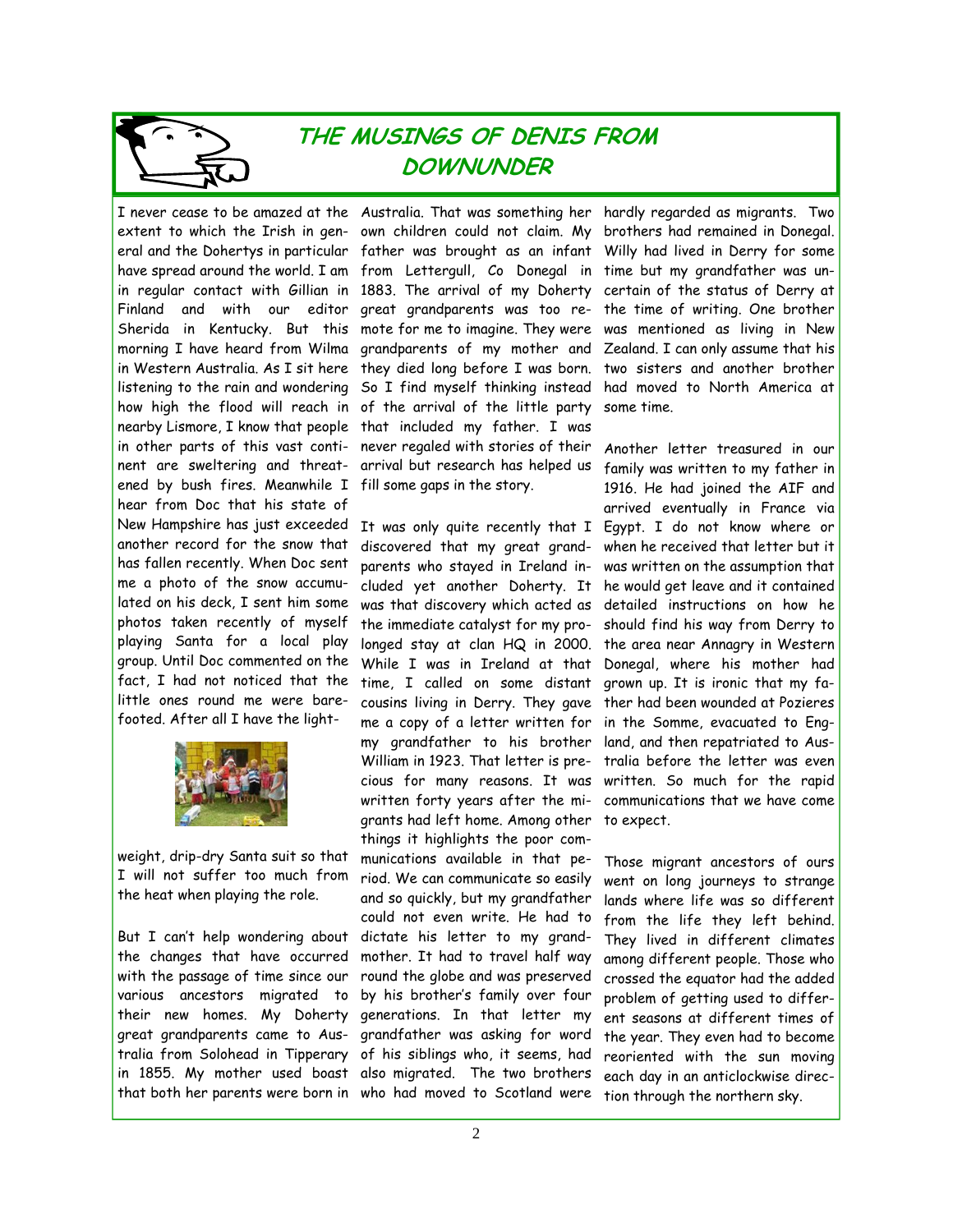# **IRISH AMERICAN MUSEUM OF WASHINGTON, D.C. INC. FORMED BY ASSOCIATION MEMBER**

Lifetime clann member, The Greenwich Hibernian Associa-on Irish American history. tion.

Carl Shanahan, Patrick Flaherty, feels it is essential that the mutectural plans for and build the those who came before them." museum, staff and stock the mu-Ireland.

histories, and have personal view-add to our rich culture.

Dougherty, of Greenwich, Con-listen to them. There will be the seum has been very enthusiastic. necticut, is a founding director of opportunity for family organiza-Many people assume there is althe newly formed Irish American tions to present a display or to ready such a museum, and are Museum of Washington, D.C., Inc. compile family histories. A master shocked to find out that there is Jim is also President of The Wild genealogical database will be de-not. When Jim mentioned the pro-Geese, an Irish American Cultural veloped. The museum will eventu-ject to Larry Kirwan, front man for organization, and Vice-President of ally publish its own books and films the Irish American rock group, ing rooms for people to view or To date the response to the mu-

While the idea for an Irish Ameri-ject is "If not us, who? If not first commitment of a donation to can Museum is not a new one, the now, when?" It seems as if most be included in the museum, the project never has gone beyond the other ethnic groups have their own first guitar he used when he idea stage. Jim and three others, museum. The Irish do not. Jim formed Black 47. and Dan O'Neill, have incorporated seum be created now. "Every time The Wild Geese recently held its the museum, developed a promo-an Irish American dies, a bit of our annual Celtic New Year Ball. The tional video, and are laying the collective history is lost. We need proceeds of the Ball have been groundwork for a national promo-to collect the memories and arti-donated to the museum project. tional campaign to be released this facts that show how the Irish con-Author and journalist, Pete Hamill, spring. The initial stage of the tributed to the formation and was the honoree at the Ball. Pete campaign will be to publicize the growth of America. As our society has offered his full support for concept of the museum and de-becomes more and more homoge-the museum, as has author and velop national and international nized, we are at risk of losing our historian, Peter Quinn. Daniel support for the project. The next identity and our history. We need Cassidy, author of the current phase will be a fund raising cam-a repository for our history in best seller, "How the Irish Inpaign to raise sufficient funds to America. Future generations need vented Slang," has offered his purchase the land, develop archi-to know of the contributions of support, and will be helpful in orga-Jim's personal slogan for the pro-tional purposes. He also made the

seum, and provide a sufficient en-The museum will be one for all Jim and the others see this as a dowment to insure the future suc-Irish Americans, for those from long term project. This is most cess of the museum. The fund both sides of the border, from all likely a ten or more year project to raising campaign will approach indi-political affiliations, and from all raise the funds and build the muviduals, corporations, foundations, religions. It will be for those who seum. The founders are very exand governments, both here and in came to America in colonial times, cited about making this a national It is envisioned that the museum came to America during the great to generate national support. It will, in addition to permanent ex-hunger and fought for their new will not be a New York museum, or hibits, have an auditorium for lec-country on both sides of the a Boston museum, or a Chicago mutures, live performances and video American Civil War. It will be for seum, or a San Francisco museum; presentations. The museum also those who arrived yesterday, it will be a national museum for all will record both visual and audible bringing with them talents that will Irish Americans. Jim believes, and fought for America's inde-effort. They believe the museum pendence. It will be for those who needs to be in our nation's capital

Black 47, Larry offered use of all his music and writings for promo-

nizing support on the west coast.

*(Continued on page 4)*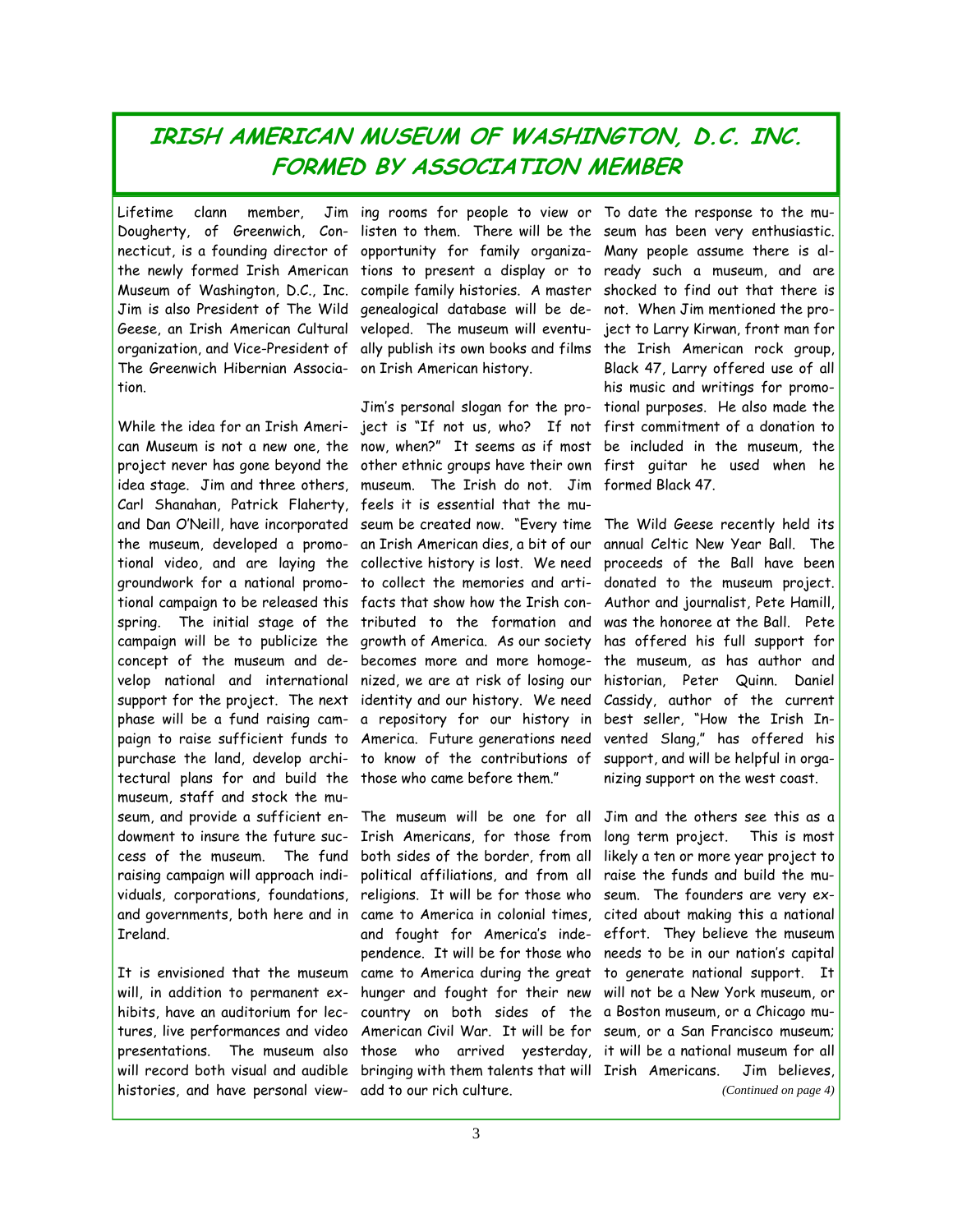"We have a story that is worth telling and a history that is worth preserving. We need the museum to tell that story and preserve that history."

Anyone interested in further information on the museum, anyone who has any advice or suggestions on the project, or anyone willing to help in any way can contact Jim by email at jdough1928@aol.com. Anyone interested in viewing a test version of the promotional video can see it here: http:// www.rfbfonline.com/testing/. View the video with the sound on. (Note that the music builds slowly.) The museum has been approved by the IRS as a 501(c)(3) organization, so it is able to accept tax deductible contributions.



**ALAN DOHERTY UPDATE** 

The last issue of *Ár nDúthcas* included an article (originally published in the Derry Journal) about Alan Doherty. Alan was in New York undergoing "marathon surgery" to construct a new chin. According to InishowenNews.com, Alan returned home during the week of January 7th; his homecoming delayed for approximately two months due to an infection. There is more surgery to come, possibly as early as the end of February or beginning of March. In the meantime, fundraising continues throughout Letterkenny and Inishowen to help defray the expected cost of €500,000 (approximately \$734,000 US.).

To read more about Alan, visit www.friendsofalandoherty.com.

## **CLANN CONTACT INFORMATION**

**For further information regarding the O'Dochartaigh Clann Association and/or to join the Association:** 

> **www. odochartaighclann.org or Cameron Dougherty 4078 Bruce Court SW Grandville, MI 49418-2428 odochartaigh@comcast.net**

**For comments/suggestions regarding Ár nDúthcas and/or submission of an article:** 

> **Sherida Dougherty 74 Pleasant Ridge Ft. Mitchell, KY 41017-2862 Dougherty@fuse.net**

**For information regarding a book of Clann interest:** 

**William Daughtrey 214 Ponderosa Lane #2049 Waleska, GA 30183-4324 wdaugh2@msn.com** 

**To submit a genealogical question:** 

**Kathi Gannon 701 S Dickenson Avenue Sterling, VA 20164-3323 Gannonks@verizon.net** 

**If contacting us by email, please put "Newsletter" in the subject line to insure your message receives prompt attention.** 

**To request genealogical research (fee-based) or to submit genealogical information to the Clann's Master Database:** 

> **Patrick Dougherty 206 E. Hunter's Creek Road Lapeer, MI 48446-9302 patfdougherty@comcast.net**

**Be sure to visit both Clann websites: www.odochartaigh.org and www.odochartaighclann.org**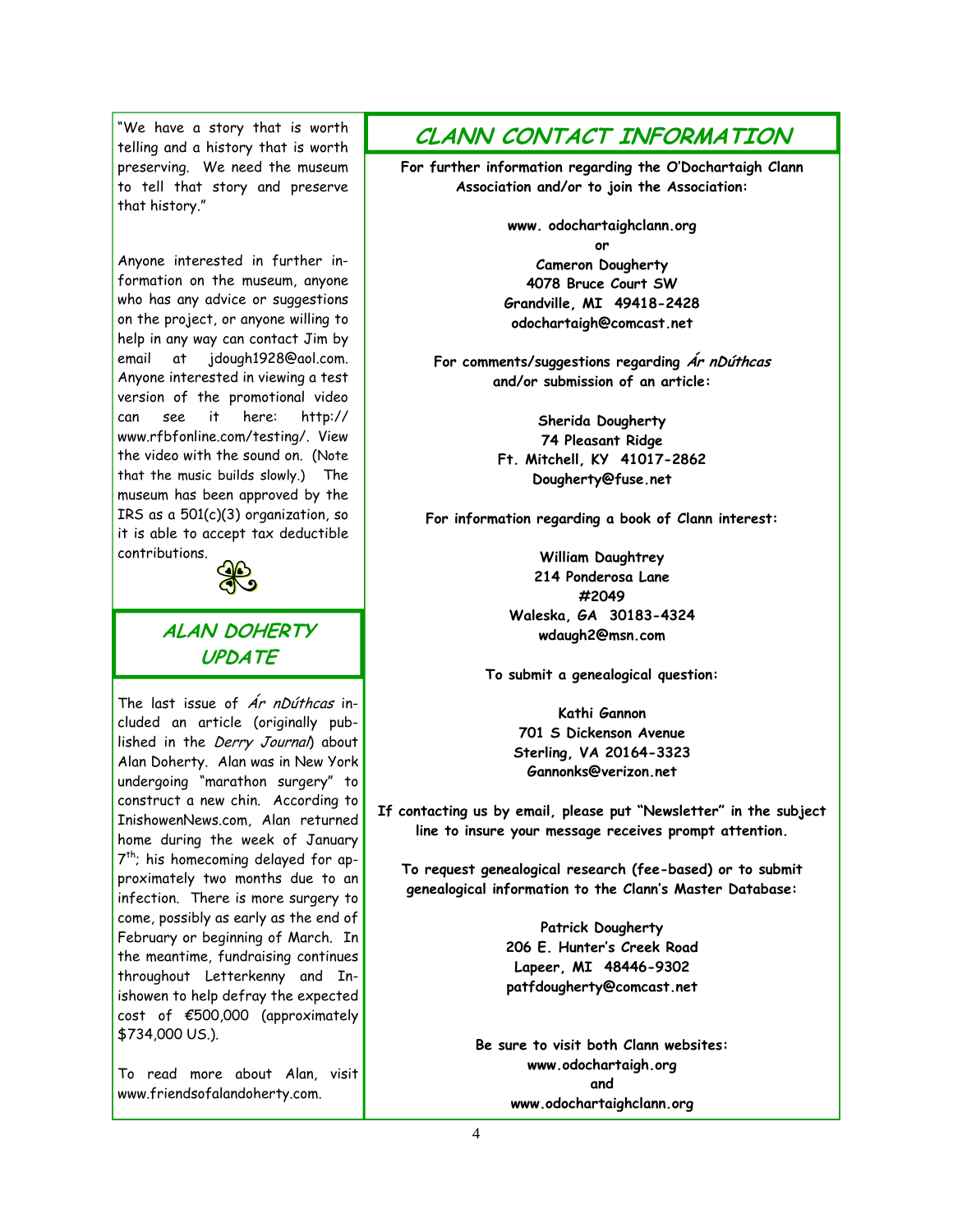

# **KATHI'S GENEALOGY CORNER - FROM MY FILES TO YOURS!**

With our 2008 reunion in Ireland coming up this summer, I would like to give you some tips to help with your research. Several people who attended the 2005 reunion were looking to find where their immigrant Irish ancestor lived prior to leaving Ireland.

First, learn everything possible about your immigrant Irish ancestor and his family in records of the country of arrival -- United States, Canada, Australia, New Zealand, etc. Clues to the ancestral village or town are often found in family papers, church records, naturalization and military papers, and/or on tombstones. If the information for your immediate ancestor is NOT in the records, perhaps it may be found in those of his/her brothers or sisters. Emigrants often moved in groups. If you cannot determine the origin of your ancestor, trace one or more of the families who might have moved with him or lived near him. They often stayed near each other after settling in the new country Keep in mind that family traditional tales may not be entirely correct. Your ancestor might have said he came from Belfast, Dublin, Cork or Waterford; when, in fact, he merely sailed from that port, and was actually from somewhere else. Prior to about 1850, ships did not have exact sailing schedules. This forced some of our ancestors to move to a seaport town for a short period of time. In addition, many small ships took Irish passengers to England, especially Liverpool, where they had to wait for a larger ship going to North America.

Second, to help formulate your re-

following questions:

• Where did my family come from in Ireland? It is usually essential to know at least a county of origin before using Irish records. Most O'Dochartaighs (and the 140 ways of spelling it) are from County Donegal.

• What religion was my family in Ireland? If they were Protestant, to what denomination did they belong? Be aware, however, that many Catholics could have claimed to be and Mc may be listed without the some other denomination because of the ban on the Catholic religion. (I found a great-great grandfather's family in Church of Ireland records even though in the States he was Catholic.)

• What was my family's social status in Ireland? This information is important for developing a strategy pertaining to which record types should be consulted, or in which order.

Where can I search records or have them searched? What can be done in the country of arrival should be done there rather than in Ireland. People sometimes spend enormous amounts of time, money, and energy conducting research in Ireland, when some of the records are actually more easily accessible in North America.

Irish roots in the new world go back to colonial days, but since 4.7 million Irish came to America between 1820 and 1920, this is the time period many Americans discover their Irish family arrived on these shores.

search strategies, ask yourself the nearly obliterated all civil records. Irish research is seldom easy due to the destruction of the Record Tower in Dublin Castle in the early 18<sup>th</sup> century and, the disastrous 1922 fire in the Public Record Office, which

Successful research for Irish ancestors, therefore, depends in large part on access to parish records.

Third, if you have difficulty finding your ancestors in Irish indexes it may be because:

• Surnames are often spelled differently than expected. (Doherty is the accepted form in Ireland today.)

• Names with prefixes, such as O' prefixes.

• There are separate supplemental indexes for births and deaths for the years of 864 to 1870. Late registrations of births and deaths are indexed separately at the end of each index volume. Events were filed by the date they were registered, not the date they occurred.

• Some marriages are indexed by the name of only one spouse.

• A woman's surname in the index may be a surname from a previous marriage and not her maiden name.

Children born before the parents were married may be listed under the mother's maiden name.

How far back can you realistically trace Irish ancestry? Most Catholic lineages typically can be traced back only to the early 1800s. Prospects for a Protestant family may be better, but it depends largely on the social status and what records have survived. In the case of gentry or a landed family, pedigrees may exist tracing the family into antiquity.

Good luck with your research and I will see you in Ireland. I arrive on 28 June and I am staying until 29 July 2008.

See you all there, Kathi

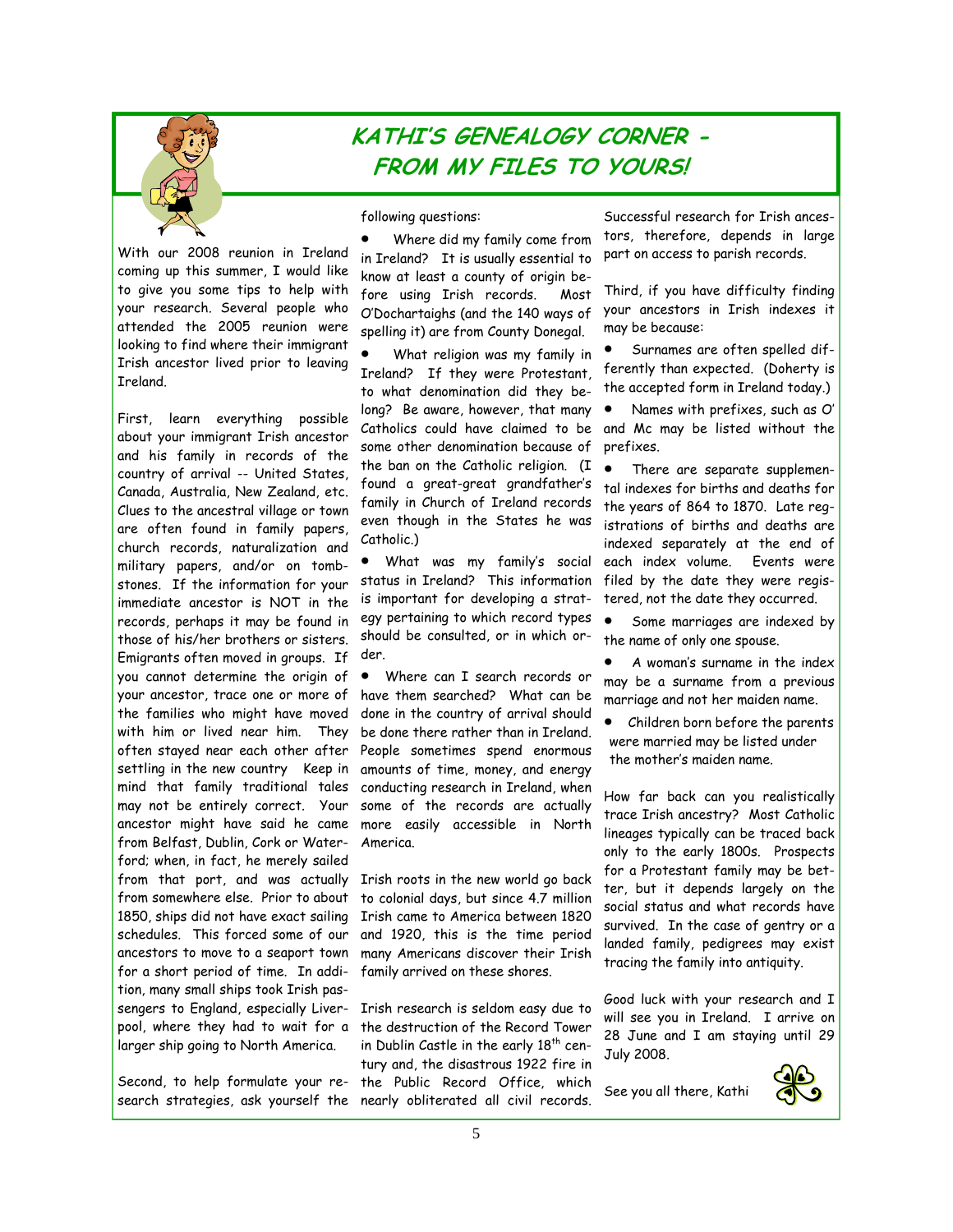# **BILL'S READINGS & RESOURCES**

In recent months, I have discovered that very large populations of Daughtreys presently are located in America and England. The progenitor of many of these American families, residing in Virginia, North Carolina, Tennessee, Georgia, Alabama, and other states, is believed to have been a James Daughtrey, Sr., who can be found in the Virginia Colony in the mid-1600s. The surname generally is spelled Daughtrey, Daughtry, Daughtery, or a similar variation, but shared among several family realmost always with the 't' before the searchers, and he further has ex-'e', such as Dawtry or Dotree.

The place and date of James 1930. He encourages visitors to con-Daughtrey, Sr.'s birth is unknown, tact him with any corrections and but he is found in Virginia records additions to the information on his about 1667, the time that the Lon-website. Visit this very comprehendon Company in England was sending sive and well-done site by searching "planters" to the colony. Many de- through Northampton, North Carolina and Sr.-Main Page." surrounding counties beginning about very large family.

and the Lawrence family in the hometown.aol/vafdking/index.htm, ties in Virginia. Mr. Lawrence has families that recently has been County" under the "County Indexes:



panded on that information based on author for \$45 US, including shipresearch of census records through www.dogpile.com for

1742. Family members later moved **King, Forrest Davis. "My Virginia**  descendant chart of the Dougharty into Georgia, Tennessee, Alabama, **and North Carolina Genealogical**  family beginning with William and Texas. I have found several **Exchange"** This huge website, de-O'Dougharty, who emigrated from sources for this Daughtrey line, veloped by Forrest King, contains Ireland around 1759 and died in some of which offer substantial evi- genealogies of hundreds of Virginia Aiken, SC after 1789. His descendence that James, Sr. is the first of and North Carolina families. One of dants later moved, primarily, to Mismy ancestors to arrive in America, the many lines included is the James sissippi and Texas. Floyd Boyett, of and some of my family researcher Daughtry family, originating in Nan-Lumberton, Texas, and his aunt, Ruby friends in Virginia, Tennessee, and semondandIsle of Wight Counties in Burkett, developed this family his-Texas are finding connections to this Virginia; descendants later migrated tory website. Ruby has written a **Lawrence, Paul. "Descendants of** site contains some different collat- childhood in the 1930's, as well as a **James Daughtrey, Sr. – Main**  eral family lines than appear on the history and biographies of family **Page"** This website is based on a Paul Lawrence website. Mr. King also Confederate veterans, and rememgreat deal of research by Paul Law-documents his data with a profusion brances of her husband's service rence in Fairfield Glade, Tennessee. of sources and citations and, invites during WWII. To enjoy this very He documents his data with copious readers to contact him with docu-interesting family, go through citations. There were several mar-mented corrections and additions. www.dogpile.com to http://boyettand riages between the Daughtrey family The URL for this site is: http:// burkett.com/welcome.htm. to Northampton, Bertie, and adja-number of interesting and nostalgic cent counties in North Carolina. This stories about family life during her

1600's and 1700's in Isle of Wight, but I find it easier to search on **O'Keefe, David. "A Brief History**  Nansemond, and Southampton Coun-www.dogpile.com for "My Virginia **of Irish Texans"** While trying to added information on Daughtrey Exchange." Click on "Nansemond email inquiry from Dave Thompson, a and North Carolina Genealogical respond to a Clann Forum post and

Descendant Charts" section, then go to "Desc. of James Daughtry (bef. 1655)."

**Dozier, Rebecca L. "Twelve Northampton County, North Carolina Families, 1650-1850"** For another comprehensive look at the James Daughtrey, Sr. line, read "The Daughtry Family" section of this well-researched book, documented with many citations from land deeds, wills, and colonial histories. The book may be purchased only from the ping. She may be contacted at rldozier@aol.com. (It was a good purchase for me, because, in it, I discovered the first documented evidence of my family link to the James Daughtrey, Sr. line.)

scendants of James, Sr. migrated to "Descendants of James Daughtrey, **Boyett, Floyd and Burkett, Ruby. "The Journey Begins Here"** This site contains a detailed history and

*(Continued on page 7)*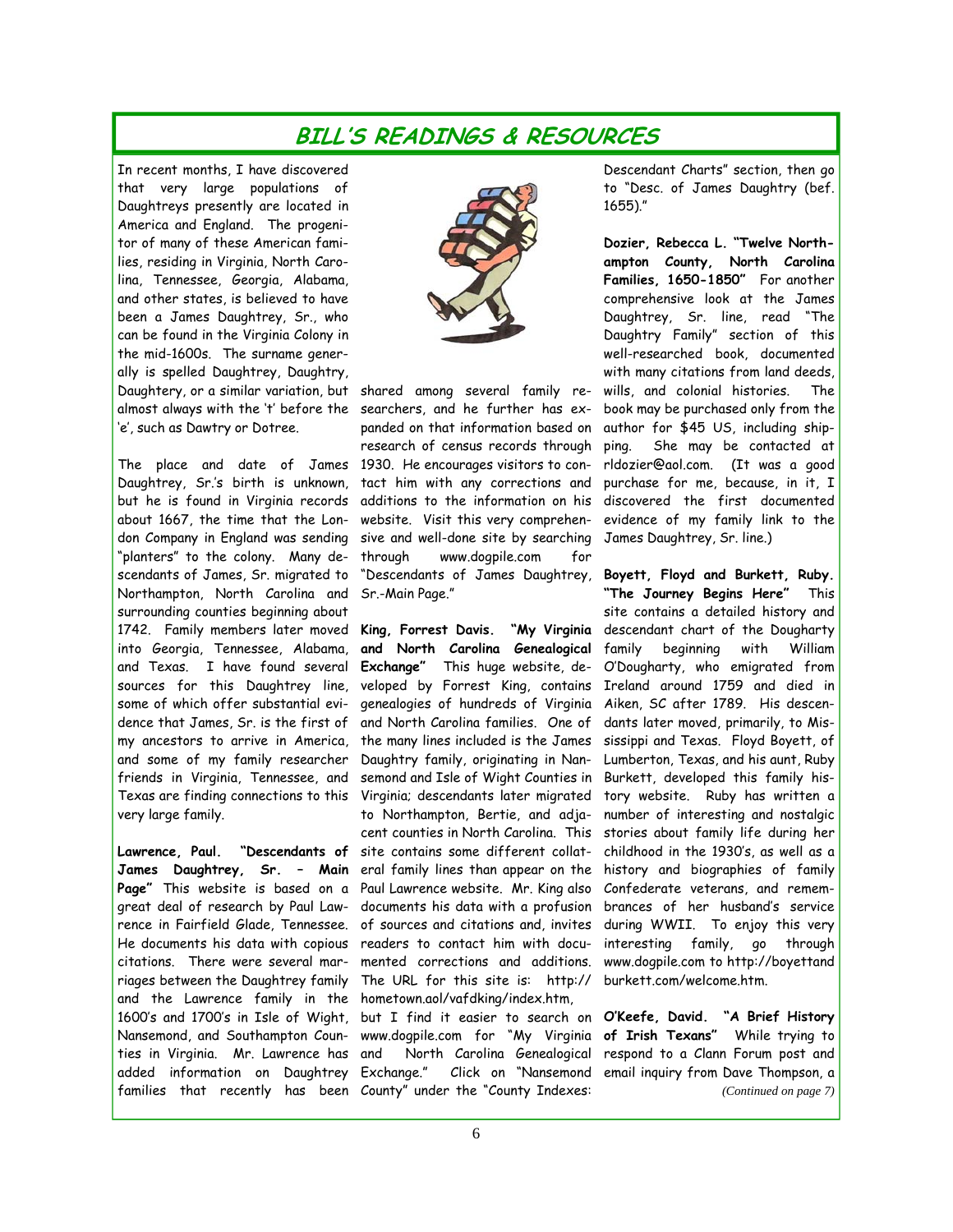descent comprised 21% of the on.) state's population; and further, that Texas for nearly 500 years.

Irish-born "colonizers." (1804-1874) married William O'Do-chael Mor Dougherty line. charty in Indiana. She was instru-Mexicans of Matamoros.

Docharty descendant, I came across At the end of his article, O'Keefe west fur trader and Indian Agent, this delightful "work in progress" lists an extensive bibliography, an who later became a Missouri legislahistory, written in 1999. I was sur-excellent resource for those re-tor. The Liberty Tribune describes prised completely by the clearly sig- searchers looking for Irish roots in the story of his prominent nephew, nificant impact of Irish immigrants in Texas. To view David O'Keefe's arti-Dr. William Wallace Dougherty, of the development and history of cle, search www.dogpile.com for "A Clay County, MO, in a lengthy obitu-Texas, beginning in the 1500's in Brief History of Irish Texans." (If ary from 1891. To visit this well-Spanish Texas, continuing through any of you are familiar with Dave documented family history with its the turbulent times of the Texas Thompson's family of Dochartys, numerous stories and old photos, go Revolution, and still present in the please post your information on the to www.dogpile.com and search for New Texas Era (1919-2000). I had Clann Forum or email me at "Dougherty Descendancy Page." no idea that, in 1980, Texans of Irish wdaugh2@msn.com and I will pass it

there has been an Irish presence in **"Michael Dougherty (1769-1826)**  on the history and culture of Ireland In 1829, Irish immigrants from Corbitt family relationships. It be-Reunion 2008. As always, I welcome County Wexford began coming to gins with Michael Dougherty, who comments and invite suggestions for south Texas at the behest of four was born in 1769 in Virginia and died topics, websites, and books for fu-McMullan and James McGloin estab-describes a family that includes John like to hear from any Daughtrey/ lished the San Patricio colony near Dougherty (1791-1860), mentioned in Daughtry/Daughtery readers who Corpus Christi. Before coming to San this column in Newsletter Issue #49. are researching their family lines. If Patricio in 1831, Susana Dougherty He is a member of FG#59, the Mi-you are part of the James **Family"** This is a Family Connections that should be of interest particuwebsite that includes Dougherty and larly to those who plan to attend in Kentucky in 1826. The website ture columns. (I particularly would

mental in developing good relations There is a detailed family history/ between her community and the genealogy on this site, with photos of Major John Dougherty, the North-

In the next installment of this column, I hope to share some resources Daughtrey, Sr. family, please contact me at wdaugh2@msn.com.)



# **BREITHLÁ SHONA DUIT, DR. LEILA DENMARK!**



On February 1, 2008, Dr. Leila Daughtry Denmark celebrated her 110<sup>th</sup> birthday at her home in Athens, Georgia. During her medical career, which spanned 73 years, Dr. Denmark received numerous honors and awards. The most recent came in 2007, with the naming of "The Leila Denmark, M.D., Resident On-Call Room" at Egleston Hospital - Children's Healthcare of Atlanta. (In 1928, Dr. Denmark became the first intern at the new Egleston Hospital for Children; she admitted the first patients.) After seeing the new facility, Dr. Denmark stated, "I think I would like to come back as a resident again. My first year, they did not pay me anything. My second year, the paid me \$40 a month." (To read more about Dr. Denmark, the reader is directed to  $\hat{Ar}$ nDúthcas, Issue #47, Page 5.)

The O'Dochartaigh Clann Association sends its warmest regards and breithlá shona duit *[happy birthday to you]*, Dr. Denmark!

# **DID YOU KNOW?**

The hauntingly beautiful "Irish" song, "I'll Take You Home Again, Kathleen," was written in 1875 – by American school teacher, Thomas Westendorf – at his home in Plainfield, Illinois – for his wife – Jeanie – who was visiting her hometown of Ogdensburg, New York.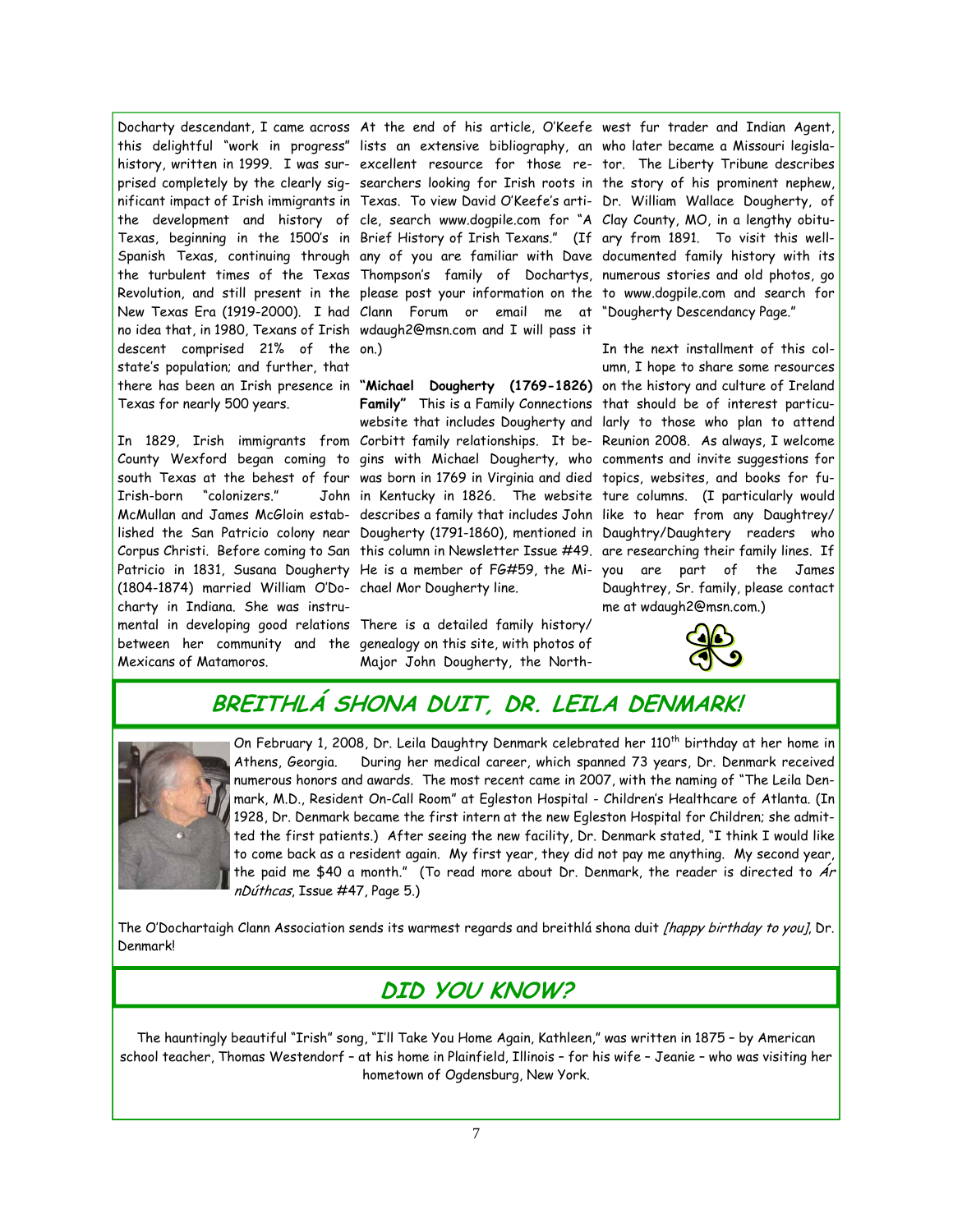# **NEBRASKA PIONEERS JAMES CHESTER & MARY ROSANNA DAUGHERTY**

James Chester Daugherty (born in Indiana County, Pennsylvania, 1864) was the third of eight children born to George and Mary Ann Morgan Daugherty. Shortly after his birth, the family relocated to Mason County, West Virginia. James first married Sarah Jane Thornton but, at the age of 18, was left a widower when Sarah (and her baby) died in childbirth. Three months later, James returned to Indiana County, where he lived with the family of George's brother, James, and took up odd jobs with neighboring farmers. By 1884, James Chester returned to West Virginia and married Mary Rosanna Ehrfeldt.

The following articles are transcribed from the website of Dennis A. & Carol Daugherty DeFrain (Family Group #3723) of Goodyear, Arizona. They are published here with their permission. To read more about this family, the reader is directed to http://daugherty. homestead.com/.



**JAMES & MARY ROSANNA DAUGHERTY (NEBRASKA, 1932)** 

James Chester and Mary Rosanna were early inhabitants of Hastings, Nebraska, a city located in the south central part of the state. To them, 14 children were born and 12 lived to adulthood. This couple played a significant role in the growth and development of their family and of their community.

James first came to Hastings in 1882 and worked for over a year. He returned to West Virginia for a time and was married to Mary Rosanna on November 30, 1884. Shortly after his marriage, he returned to Nebraska, possibly not knowing that his wife was pregnant with his first son,

Chester. James worked in Nebraska Highway 6. Apparently, while workuntil he was able to put together ing for the market, James moved enough money to send for his wife into some old sheds owned by the and new son. It was most likely in market and ended up buying the 1886 or 1887 that they joined him in property that they *[sheds]* sat upon. Nebraska, because second son, Pearl, was born on May 26, 1888 in Ne-These two old sheds with a dog trot braska.

for the city of Hastings digging wa-he and Rosanna lived and worked. ter main ditches. Later, he worked on the edge of Hasting, just south of *edited for space by Ron Daugherty, )* 

Initially in Nebraska, James worked 1892. It was from this house that between were home for him and his family until he built his new house in

for the railroad and for a time he *(The story of James and Mary* helped with the butchering and cut- *Rosanna continues on the following* ting up of meat for the Blake mar- *pages, with an article written by* ket. The Blake market was located *their grandson, Ivan Daugherty, and* 



**THE DAUGHERTY FAMILY BACK ROW: RAYMOND, DEAN, PEARL, CHESTER, BINA, RICHARD, JOSEPH, MYRL FRONT ROW: ARCH, RUTH, JAMES CHESTER, MORRIS, MARY ROSANNA, EMMA (CIRCA 1920)**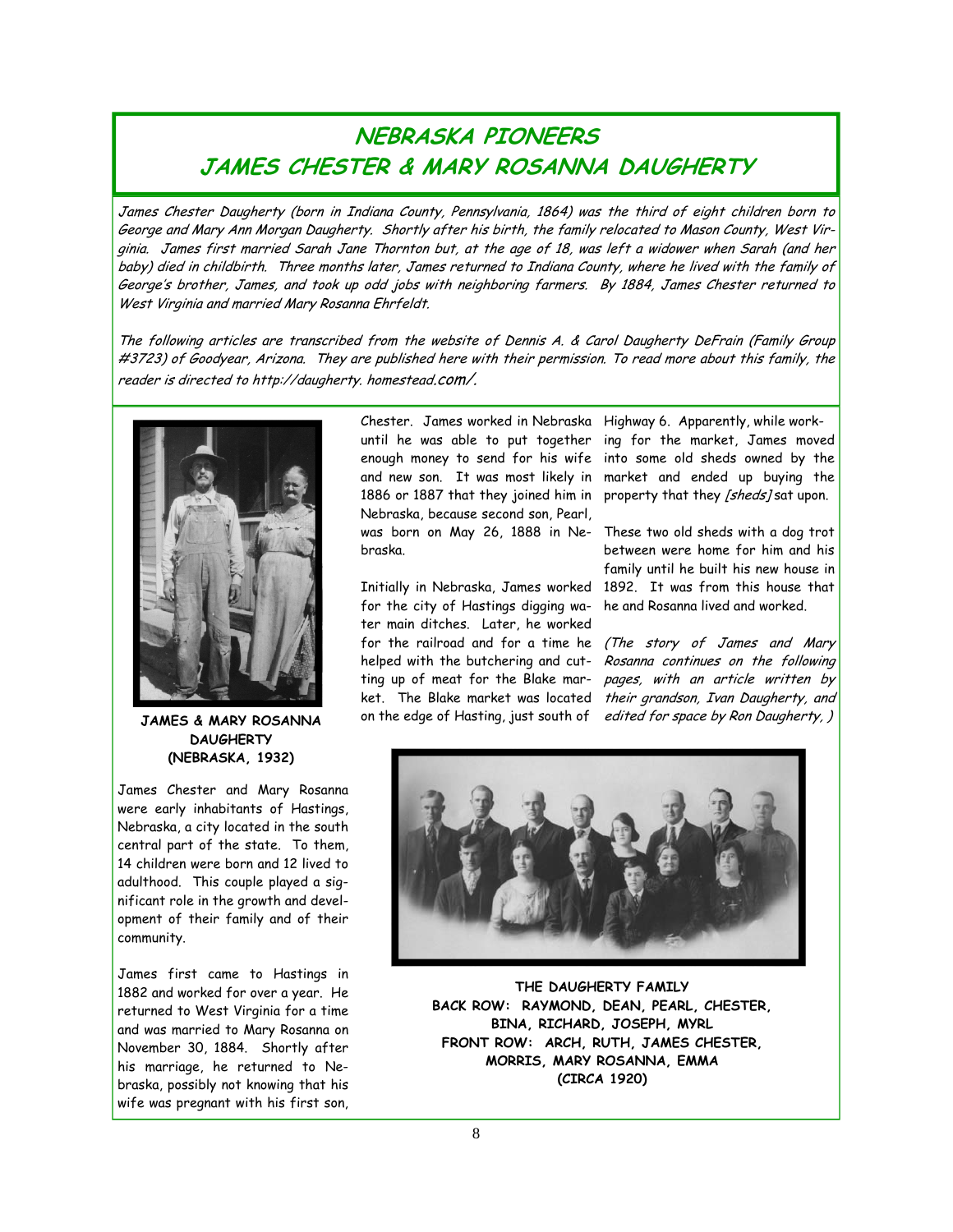### **RAMBLINGS OF A WELL-AGED MEMORY BANK (MEMORIES OF JAMES CHESTER & MARY ROSANNA DAUGHERTY AS WRITTEN THEIR GRANDSON, IVAN, SON OF PEARL DAUGHERTY)**

ting aside a suggestion…to recall any memories of the Heads of our Family won't quit…maybe by expounding on calls.

of stock bows that had calved, usually a dozen or less and doing the helped Grandma or Gramp. separating of the cream from the milk, doing this morning and night, Having no modern conveniences to be the supreme insult in my way of nure on the fields, hauling feed, hoe-wintertime was seen as a common

On second thought, after first put-ing in the gardens – endless and num-ordinary thing. berless jobs of seasonal variety.

– James C and Mary R Daugherty – I The week usually wound down with a basic needs in the barn, or "went" keep having these flashbacks that trip to town to market the cream and outside. Grandma, on the other this subject I can quiet these re-Grandma needed to put food on the care for her personal hygiene. I was It has occurred to me that while we town on these Saturday trips. He summer it became apparent that she have mostly pointed our attention to had a 1937 Ford pickup truck that I did neglect her personal care. I Grandpa in our memory bank, I keep enjoyed driving. I never had any can't recall anything like Charmin having these vivid pictures of occasion to escort Grandma any-tissue in the outhouse. The outdated Grandma. As I had a unique opportu-where, although, on one occasion Sears or Montgomery Ward catalogs nity to gather an insight into both of when there was a movie in town with more often sufficed for that. A these people, I share this advantage Mae West playing, she did have her clear impression of her condition on with only a few others – brother available daughters or daughter-in- a warm summer evening when we Melvin lived with them for awhile in law take her to see that - I don't were bunching radishes to sell, her 1936-37, and he left to enter the have a clear impression of who that body odor was almost overwhelming. University of Nebraska in Lincoln was. You can visualize the household Gramp noticed it after I had to move with a sort of scholarship which he which had no modern conveniences - upwind, although he didn't say anyearned by working for it. When he the 'wash house' as a sort of 'lean-to' thing, he had to be embarrassed for left in September 1937, I was where the milk separating was done, her. Such was the deprivation that drafted – or offered the opportunity the washing machine – a Maytag pow- they chose to endure. to take his place. As I had gradu-ered by the unique one-cylinder gas ated from High School in May, I had engine with the foot pedal kick start, Her education was never a matter of worked the summer at odd jobs plus and the exhaust tube – a long flexi-discussion. I'm sure she could read helping Pop and Mom with running ble pipe to carry the sound and and write. She shared ownership and their farm work, payable every two smoke outdoors. Of course the title to most everything they posweeks by Grandma out of the cream maintenance and operation of that sessed. If she couldn't read, it and egg money she squirreled away was my job, as well as the carrying of would explain why she bollixed up a after buying the groceries. I never the heated wash water and rinsing cake one time, mistaking salt for saw Gramp dig into his stash to pay tub water. The cistern and water sugar, and having to face the ire men, although after milking the herd pump was also there. It was always a which Gramp could usually express eggs in exchange for any staples hand, had to rely on her ingenuity to table. Gramp would take care of any never asked to prepare a bathing tub business he needed to handle while in for her, although at times in the contest for my time, whether I with a few grunts. They had an argu-

also maintaining the cowbarn by make living easy had to be a matter thinking. She took his anger without cleaning out the manure, and cleaning of choice. Other, less prosperous fighting back. Another time, when out the chicken house occasionally, people enjoyed such things as indoor he had the last word was when we plus doing all the feeding of the plumbing supplied with water – pow-were on our way to town in the calves that were still 'on the bucket' ered by Delco battery electric pickup, I had some kind of deal work-– and the endless chores associated. plants, and electric lights. It wasn't ing with cousin Bud, that when we In between, during the mid-day that they couldn't afford it, they went-by-their-place I would stop-forhours, I worked along side Grandpa just chose to live that way. The out- him so he could ride to town. I in whatever his daily activity was door toilet certainly wasn't unique, stopped the pickup and honked the directed, hauling and spreading ma-and the 'carryout' contained in the horn for him, he didn't show up im-

Us males usually took care of our

ment one time, he told her she wasn't worth a "hill of beans". That had to *(Continued on page 10)*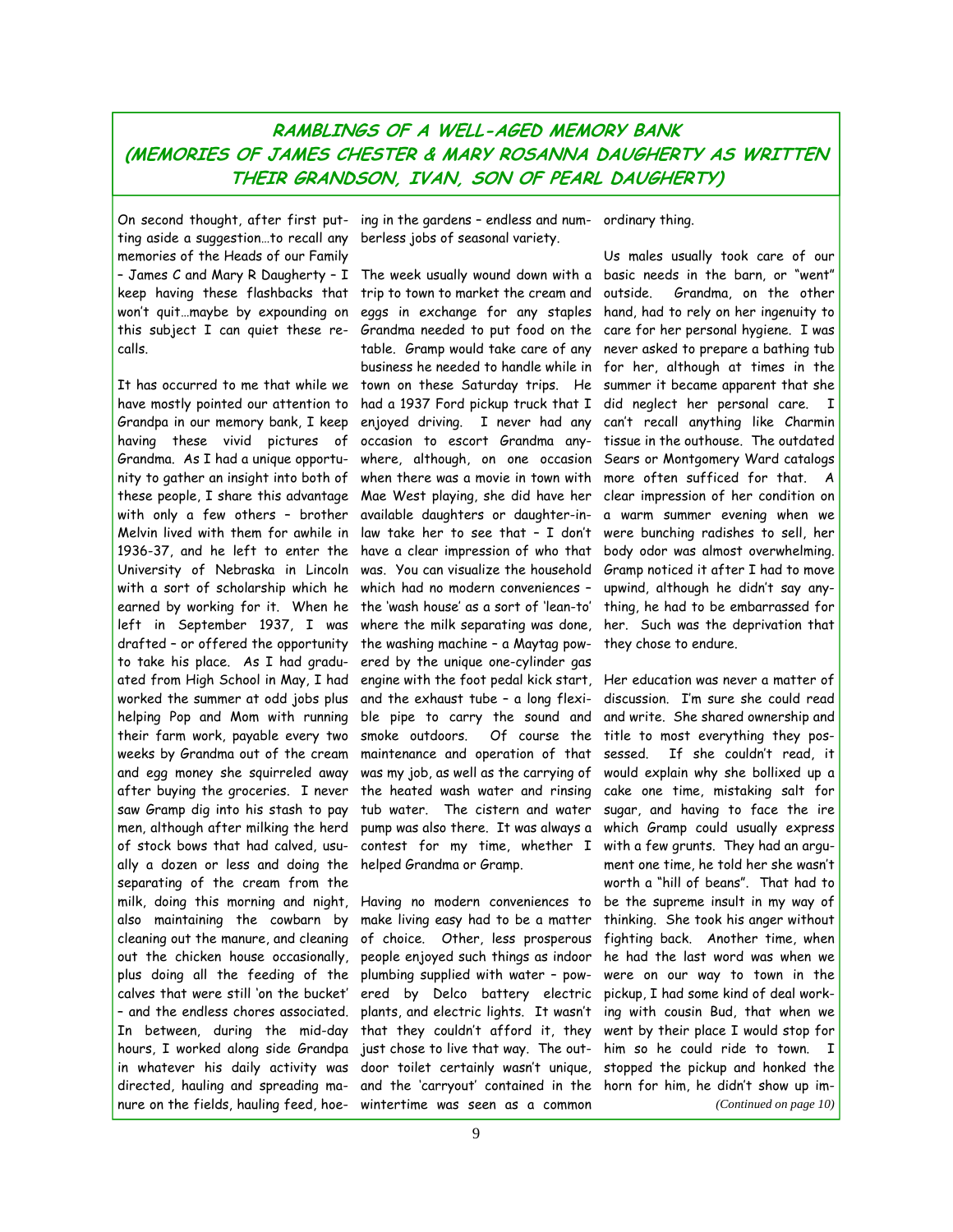speaking terms.

I ever paid him back. That car was a lier. great adventure into my independprobably out stealing chickens' or get me in trouble. It wasn't uncommon that a family would come home company. That first weekend in Febfrom a Saturday night in town and market in chickens somewhere.

cause to ponder what kind of kid I had died in 1945. Gramp had suf-

mediately and Gramp said 'get going', the garden plants. We had to dig out down his face, he boldly declared I hesitated, he jumped out of the the old manure, frozen of course that my Dad was up there now with truck and headed out across the from the past winter, so that fresh 'Ma'am' as he called Grandma. Withfield on foot, going north into town. manure could be put down to heat out missing a word, he quoted the There was no reasoning with him to the planting soil. I wasn't enjoying Bible from John Chapter 14 – where explain my actions. It was a tough that at all. Being a 'smartalecky' Jesus told his disciples,"I go to preday after that, getting back on teenager, I evidently displeased pare a place for you, that where I I was not extended the privilege of something, he raised his pitchfork many mansions – etc." If ever there using the pickup for personal use. and threatened me to 'get out of his was any solace in grieving for a lost My usual mode of travel when I had sight and off his place'. I took him one, that had to be the most comsome time off on Sunday was my at his word, although if I had apolo-forting. Better than any funeral bicycle. I would go home for Sunday gized I'm sure he would have calmed sermon. dinner and putz around or go to town. down. I took off and never came As I was 16 that summer, and as fall back. I don't remember who he got With all of Gramps crudeness and was coming, I could see myself being to milk his cows, but I went home profanity, he could recite the scripstranded for the winter at Gramps and told my Dad. I now have the ture, and you'd know that he believed with only a bicycle, so I started impression that he must have had it. I had not become a Christian at shopping the used car lots. I found a some similar kind of experience. We that time, but I did accept Jesus as nice 1927 Dodge four-door sedan, I have in our album some postcards he my Savior later in March 1948. We had saved my \$2.50 a week money wrote after leaving home unan-later found a certificate of faith and had \$20.00. The used car sales-nounced, the he apologize to where Pop had accepted Jesus in man settled for that and I drove my Grandma for leaving without telling 1908. So now you know some of what new acquisition home. It would be her – he wrote – 'if I had told you, I have kept and pondered in my another week until my next payday, you wouldn't have let me went'. He heart about the heads of our family. so I borrowed a dollar from Uncle was on his way to Florida to visit Maybe now, I can stop these fre-Sam to buy some gas. I don't know if Uncle Pearl who had left home ear-quent flashbacks, worrying whether Gram with something I said or did go, Ye may be also". Then he said – and I must have talked back or "In My Father's house there are

ence. One night I had gone some- One last memory – between that So, this is mine. Ivan – #2 son of where after supper and the chores time in 1938 and later in 1948 when the #1 son of James C. and Mary R. were done, I went upstairs to my Pop died, I had matured somewhat – room which was directly above the had hitch hiked and rode freight sitting room. There was a vent in trains to California and back, had the floor for heat to rise to my worked on a cattle ranch in Texas room. I heard Grandma tell Gramp one summer, had gone to live in that she was worried about me going Washington, DC where I met and out at night with my car – 'that I was married by #1 girl, had served three some nefarious activity which would to Nebraska in 1946, living in Grand find all their chickens had been sto-and I came over from Grand Island len. I suppose there was a black to visit Mom and Pop. He died that One last observation that gives me insight into Grandpa Jim. Grandma was. This instance had to be the fered a stroke, and Viv and I went next spring in 1938, as Gramp and I down – (he still lived at home, a mile was busy digging out the old 'hotbed' south of my folks) to tell him that cold frames which he used to start Pop had died. With tears streaming years in the Army, had moved back Island working for the telephone ruary 1948, with two children, Viv morning from a coronary thrombosis. All that said, to give you one last

I should tell 'my story' or not. I believe everyone has a story to tell. Daugherty.



**JAMES CHESTER DAUGHERTY NEBRASKA PIONEER** 

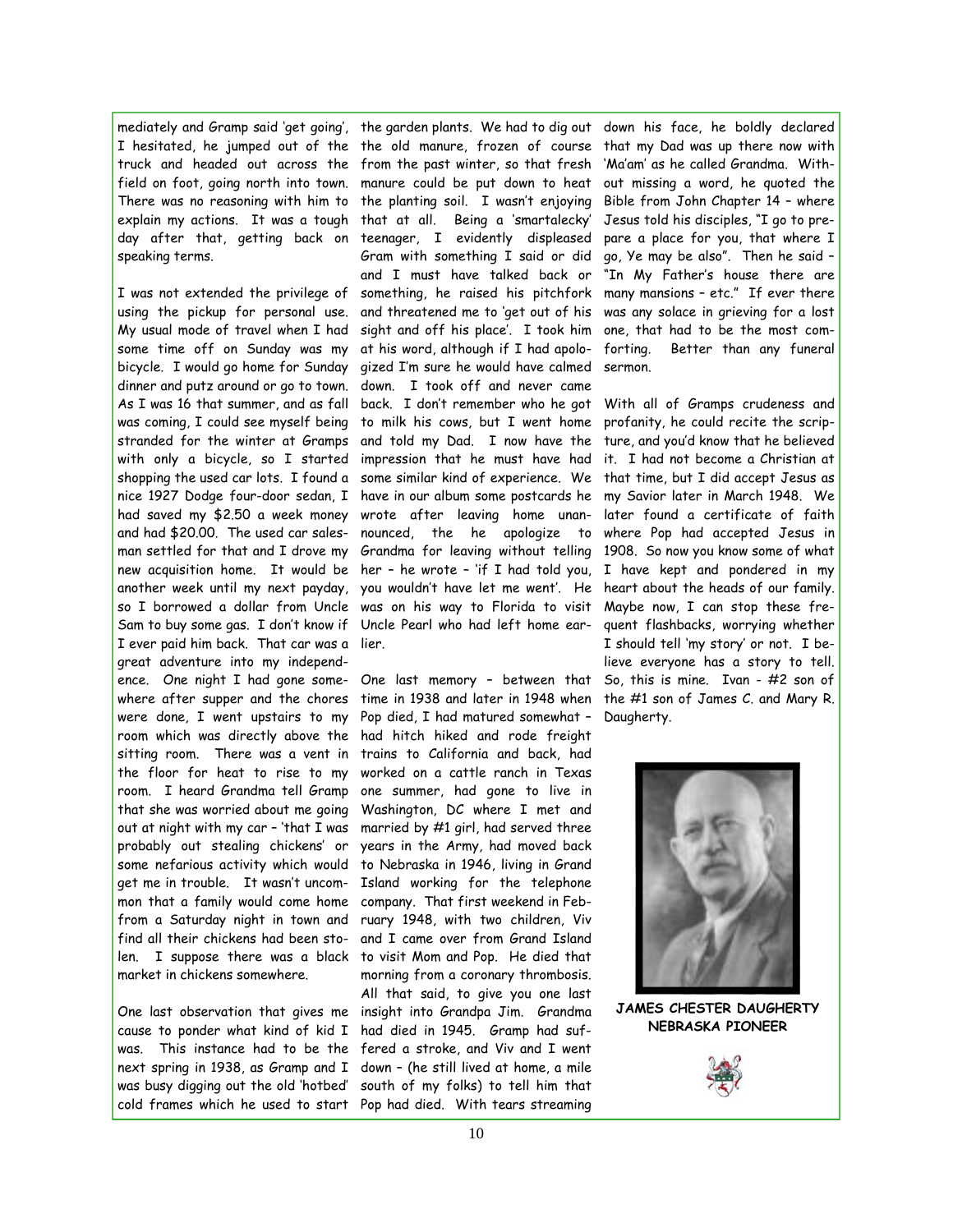# *In Memoriam*

**Margaret J. Dougherty**, age 89, died Sunday, November 18, at Ninnescah Manor, Clearwater, Kansas, after a long illness.

<u> ମମମମେମେମେମେମେମେମେମେମେମେମେମେମେମେ</u>

Services and burial were held at 10:00 a.m., Wednesday, November 21st at Sacred Heart Catholic Church, Hinton, OK.

Margaret was born on December 20, 1917, to Raymond J. and Grace M. Dougherty. She was the second oldest of eleven children and raised on a farm northeast of Hinton, OK. After graduation from high school, she attended Southwestern State College, Weatherford, OK, and St. Anthony School of Nursing in Oklahoma City. She entered the convent of the Sisters of St. Francis, Maryville, MO, in 1937; became a registered nurse and received a Bachelor of Arts degree from Catholic College, Guthrie, OK. Most of her nursing career was practiced at St. Anthony Hospital in Oklahoma City and St. Joseph hospital in Southern Pines, NC. She graduated from St. Louis University, St. Louis, MO...with a Masters Degree in Hospital Administration and served as Administrator of St. Anthony Hospital from 1961- 1967. During this time she became a Fellow in the American College of Hospital Administrators and held several offices in local, state and national professional organizations. In 1967, she was elected to the Administrative Council of the Sisters of St. Francis of Maryville. In 1969, she chose to continue her profession as a lay person, during which time she served in hospital administration positions in New Mexico and Kansas until she retired in 1979, and returned home to Hinton to care for her ailing father. She is preceded in death by her brother, Jim Dougherty, and sisters Rudelle Buthod, Malene Mohns, Grace Newhouse, and Mary Jacques. She is survived by brothers Dr. Raymond Dougherty and Kelly Dougherty both of Oklahoma City and Dr. Patrick Dougherty of Columbia MO; sisters Helen York of Robertsdale AL, Ruth Heatley of Mulvane KS, and numerous nieces and nephews.

**Footnote:** Margaret was a member of the O'Dochartaigh Clan's Family Group #163 going back to Shan/ Shaun O'Dougherty, born about 1630, Carrickabraghy, Isle of Doagh, Inishowen, Ireland.

We believe Shan's father was Phelim, but have not been able to cross-reference this possibility. The family was probably of Royal Blood of Clann O'Dochartaigh.

Shan (John) most likely lived at or beside the Castle, and had a lovely view into the mouth of Trawbreaga Bay, where it empties into the North Atlantic. This family had the nickname of Carrick, short for Carrickabraghy Townland, were they resided. The Townland was named for the castle, famous as a Clann O'Dochartaigh castle. From this fortress, the family controlled all shipping into the Swilly, and the planning of the battle against the British in 1608, took place within its walls. Shan's wife may have been Moira (Mary) McFaul, whose family originally owned and, perhaps, built the castle in 1200 AD.

Margaret's great-grandparents were James Dougherty (b. 4 Apr 1819 Isle of Doagh), and Sarah Smith (b. 9 Mar 1819 Clonleigh, Donegal, Ireland). They migrated to the United States by taking a horsedrawn wagon to Moville to board a ship leaving Derry bound for the USA. Sometime about 1868, James, wife Sarah and 10 children left New York and joined a "wagon train" to Iowa. By 1871, they were established in Iowa and James listed as an election judge.

Margaret's grandparents were James Dougherty (b. 4 Nov 1848 Moira NY) and Julia Dolan (b. 15 Dec 1857 Kingston NY), who moved to Oklahoma in the early 1900's.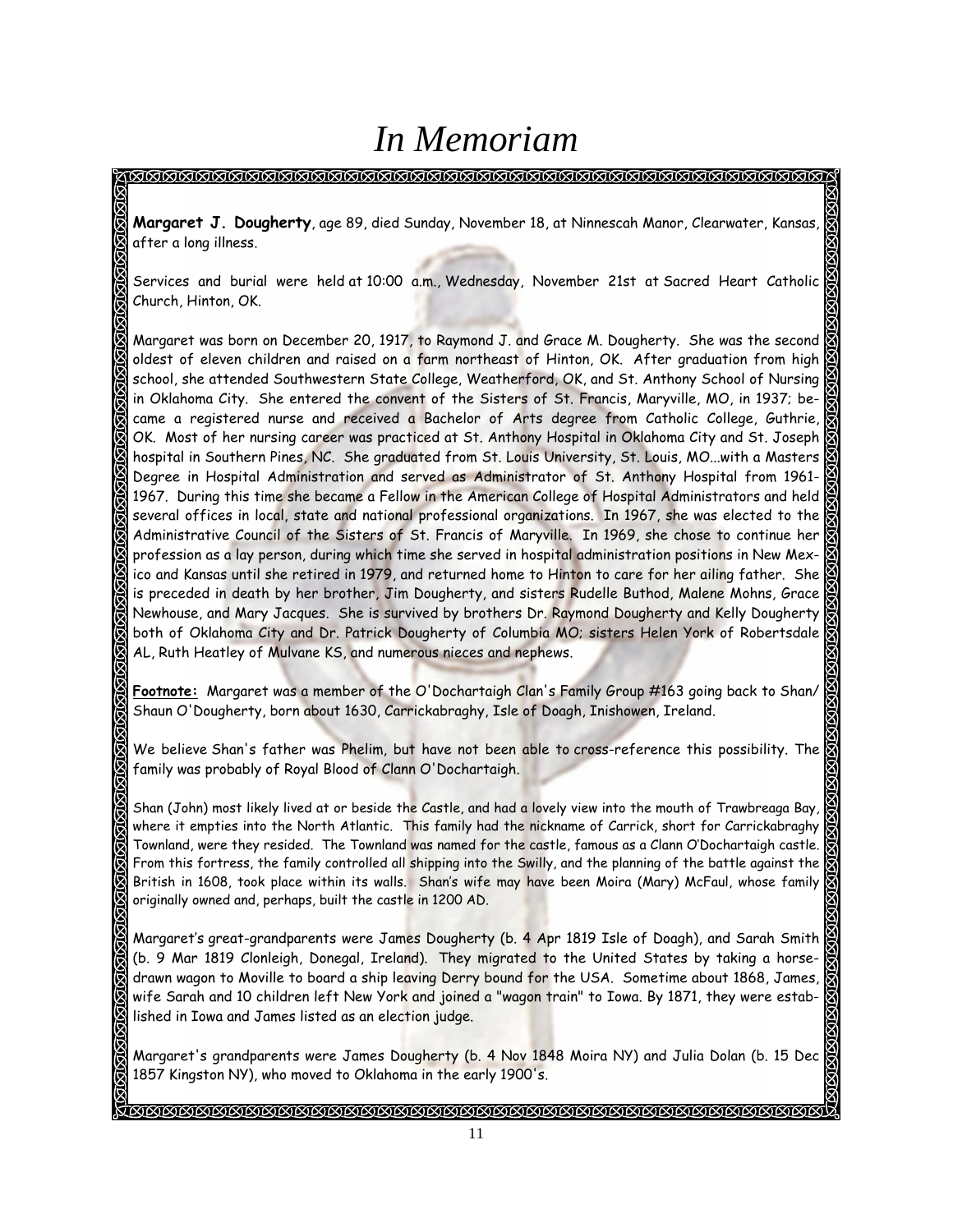# **EDWARD DOHERTY & THE CAPTURE OF JOHN WILKES BOOTH**

### **THE BEGINNING**

It was Friday night, April 14, 1865, and spirits were high in Washington, DC. Confederate General Robert E. Lee had surrendered five days before, essentially ending the fouryear Civil War that had pitted brother against brother and threatened to dissolve the Union. Encouraged to spend a relaxing evening at the theater, President Lincoln, and Ten days after the assassination, 1st his beloved wife, Mary, were settled Lieutenant E.P. Doherty was ordered into the Presidential Box at Ford's to lead a detachment in the hunt for Theater and enjoying a production of John Wilkes Booth. the comedy, "Our American Cousin." At 10:15 pm, a gunshot echoed through the theater. A lone gunman leapt from the President's box to the stage, shouted, "Sic Semper Tyrannis!" [Thus always with tyrants!], and, having fractured his leg in the jump, hurriedly limped off the stage into the chronicles of American history.

John Wilkes Booth, son of English immigrants, Junius Brutus Booth, Sr. and Mary Ann Holmes, was born on May 10, 1838, in Bel Air, Harford County, Maryland, just 25 miles south of the Mason-Dixon Line.<sup>1</sup> Following in his father's footsteps, he became one of America's most noted actors but, his 'role' as the assassin of Abraham Lincoln would negate his stage accomplishments and propel his name into infamy.

Five months after Booth's birth<sup>2</sup>, on the 26th of September, Edward Paul Doherty was born in Wickham, Que-1861, at the battle of  $1<sup>st</sup>$  Bull Run, he flight through the area, traveling at

was taken prisoner and held by the night to avoid the Union troops dog-Confederates for two months before gedly pursuing them and, aided, often making a daring escape. Undaunted reluctantly, by Confederate sympaby his experience, Doherty returned thizers. On April 22<sup>nd</sup>, the men north where he joined, as an officer, crossed the Potomac River into Virthe 155<sup>th</sup> New York Infantry, a regi- ginia and, eventually, made their way ment of Corcoran's Irish Legion. At to the home of Richard Garrett. the close of the Civil War, Doherty was transferred to the  $16^{\text{th}}$  New On April 25th,  $1^{\text{st}}$  Lieutenant Doherty, York Cavalry.



**1ST LT. EDWARD P. DOHERTY** 

### **THE HUNT**

bec, Canada to Henry and Elizabeth of Dr. Samuel Mudd, where Booth's ported that the two men had fled Doherty, immigrants from the town leg received attention and the ex-into the woods during the previous of Sligo. In 1860, E.P. Doherty relo-hausted fugitives rested. Evicted evening. However, his deceit was cated to New York and, the following from the Mudd home after news of revealed by his own son who encouryear, enlisted as a private in the 71<sup>st</sup> the assassination reached the doc- aged his father to reveal Booth and New York State Militia. On July 21, tor's ears, the pair continued their Herold's hiding place. Inside Ford's Theater, pandemonium After successfully apprehending spread like wildfire as the audience, Jett and forcing him to divulge the actors, and Presidential guards, once hiding place of the assassin and acstunned into silence, quickly became complice, Doherty and his unit aware of the magnitude of the event swiftly rode the 12 miles back to the they had witnessed. Taking advan-Garrett home. There, Doherty ditage of the initial shock and ensuing rected his troops to surround the confusion, Booth easily made his es-house and, as further precaution, cape from the city. Within hours, he ordered soldiers to take up positions was joined by fellow-conspirator, in the rear of the barn and at all David Herold, and the men proceeded outbuildings. Mr. Garrett answered south. The two stopped at the home the knocking at his door and re-

leading a detachment of 25 soldiers, accompanied by two detectives (Everton Conger and Luther Baker), received word of a sighting of two men matching the descriptions of Booth and Herold, who had been in the company of Confederate Captain Willie Jett. It was the first confirmation Doherty received that the fugitives were in Virginia, and he wasted no time in racing, along the same road that passed the Garrett farm, to the town of Bowling Green where Captain Jett was expected to be located. The shouts of the soldiers and the pounding of horses' hooves reverberated inside the Garrett barn; Booth and Herold remained ensconced inside.

*(Continued on page 13)*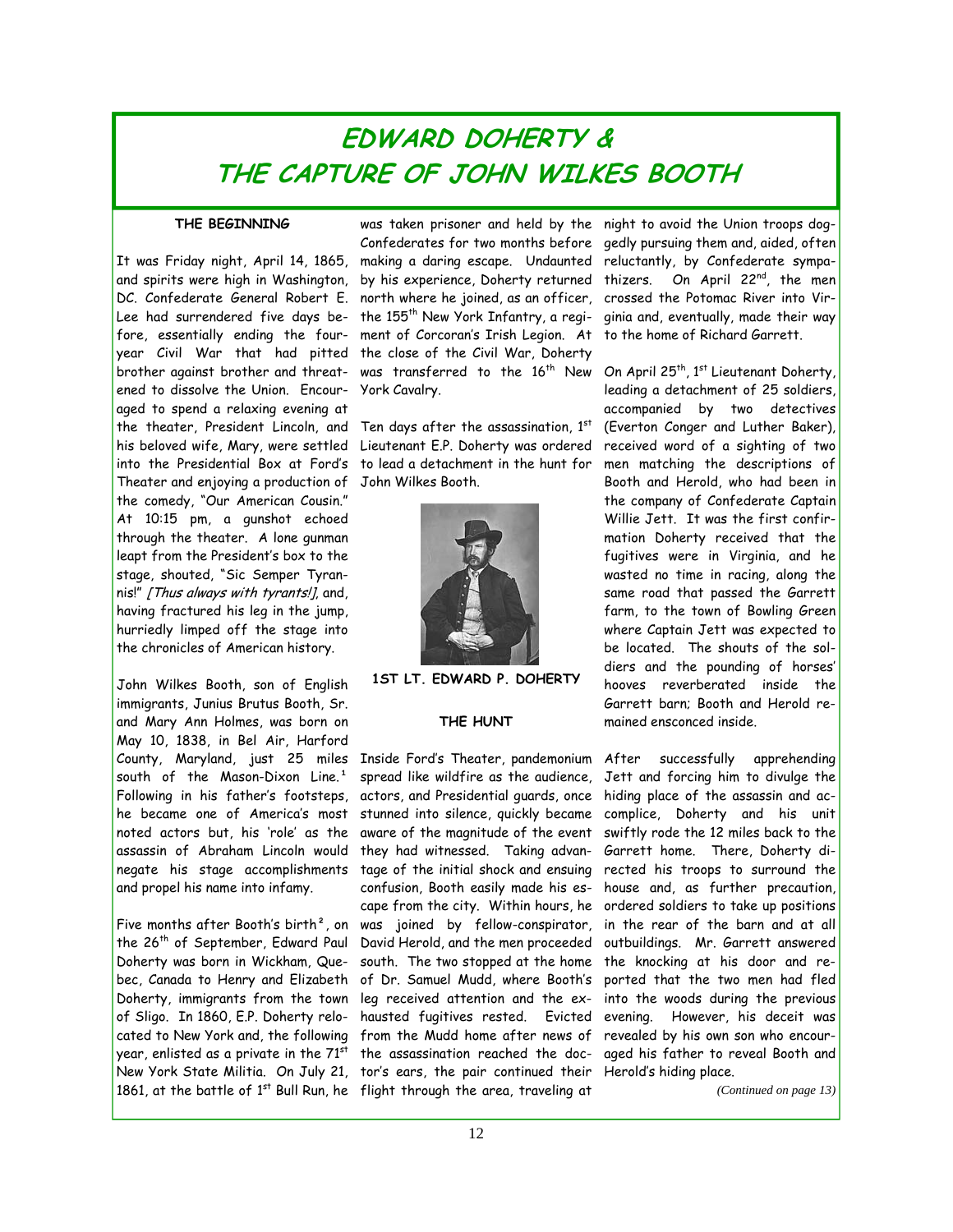### **THE CAPTURE**

calling on my men to follow me and  $27<sup>th</sup>$  day of April, 1865. surround more closely the building I appears that he had been sent in the nation in mourning." there during my absence to summon Booth to surrender. …Booth, however, refused to surrender. The arms, and intend to use them on you ington, DC. The couple had one son, the door, and again summoned the

gentlemen.' After some parley I said, 'Let him out.' …I ordered Garrett, the younger son, who had the key, to unlock the barn… I took hold of both wrists and pulled him [Herold] out of the barn. Almost simultaneous with my taking Herold out of the barn the

hay in the rear of the barn was ignited by Mr. Con-

wounding him in the neck. I entered National Cemetery. (Katherine Dofired…and found that Booth had was buried beside her husband.) fallen on his back. …The assassin

According to 1<sup>st</sup> Lt. Doherty: "...I procured a wagon, sewed up the body sation between the two men, a more seized this man by the collar, and in a blanket myself, and placed it in a dramatic account of the capture of pulled him out of the door and down wagon. …After a short delay the Booth than the one described in his the steps, put my revolver to his body of the assassin Booth was official report of 1865. According to head and told him to tell me at once placed onboard the steamer John S. the article, "*Pursuit and Death of* where the two assassins were; he Ide, and we proceeded to Washing- *John Wilkes Booth,"* which appeared replied, 'in the barn.' I said 'show me ton, where I delivered over the body in *Century Magazine* (January, 1890): the barn.' We started on the run for of Booth, Herold, and the two Garthe barn, I holding him by the collar, retts to Col. L.C. Baker, at 3 a.m. the "I dismounted, and knocked loudly at meantime a doctor was procured, who herty submitted a slightly different remained with Booth till he died. I and, with the inclusion of the conver-

should indicate. …On arriving at the "…In conclusion I beg to state that it him where the men were who had barn I left the Garrett I had in has afforded my command and my-gone to the woods when the cavalry charge with some of my men, and self inexpressible pleasure to be the passed the previous afternoon. posted my men around the barn. …I humble instruments of capturing the While I was speaking with him some returned to the front of the barn, foul assassins who caused the death of the men had entered the house to and found Garrett coming out…; it of our beloved President and plunged search it. Soon one of the soldiers

#### **EPILOGUE**

detectives were in favor of firing the Following the death of John Wilkes He replied, 'In the barn.' Leaving a barn, which I opposed… We threat-Booth and the capture of his co-few men around the house, we proened to burn the barn if he did not conspirators, Edward Doherty was ceeded in the direction of the barn, surrender; at one time gave him ten transferred to the 5<sup>th</sup> Regular Cav- which we surrounded. I kicked on minutes to make up his mind. Finally, alry and, later served as the Inspec-the door of the barn several times Booth said, 'Oh, Captain *[sic]*, there tor General of the Department of without receiving a reply. Meantime is a man here who wants to surrender Georgia under General George another son of the Garrett's had awful bad. I answered…'Hand out Meade. In 1870, he married Kathe-been captured. The barn was seyour arms.' Herold replied, 'I have rine Josephine Gautier, daughter of cured with a padlock, and young none.' …Booth replied, "I own all the Charles and Alice Gautier, of Wash-Garrett carried the key. I unlocked

> Doherty resigned his cominto business, as a govern-whom do you take me?" ment contractor, in New Dohertys returned to New ference. Come out.' York and, in 1888, Edward the position of Inspector

> > continued in that

ger, and the barn fired. Sergt. Bos-capacity until his death on April 4, "He replied, 'I may be taken by my ton Corbett…shot the assassin Booth, 1897, and was buried in Arlington friends, but not by my foes.' the barn as soon as the shot was herty died February 22, 1922, and "I said, 'If you don't come out, I'll

Booth lived about two hours. In the Seven years before his death, Do-

Charles, born about 1873. inmates of the building to surrender. the front door. Old Mr. Garrett came out. I seized him, and asked sang out, 'O Lieutenant! I have a man here I found in the corn-crib.' It was young Garrett, and I demanded the whereabouts of the fugitives.

mission in 1871 and went "After some delay Booth said, 'For

Orleans. By 1886, the "I replied, 'It doesn't make any dif-

Doherty was assigned to "He said, 'I am a cripple and alone.'

of Street Pavings in "I said, 'I know who is with you, and New York City. He you had better surrender.'

burn the building.' I directed a corporal to pile up some hay in a crack in *(Continued on page 14)* 



**SGT. BOSTON CORBETT & 1ST LT. EDWARD DOHERTY**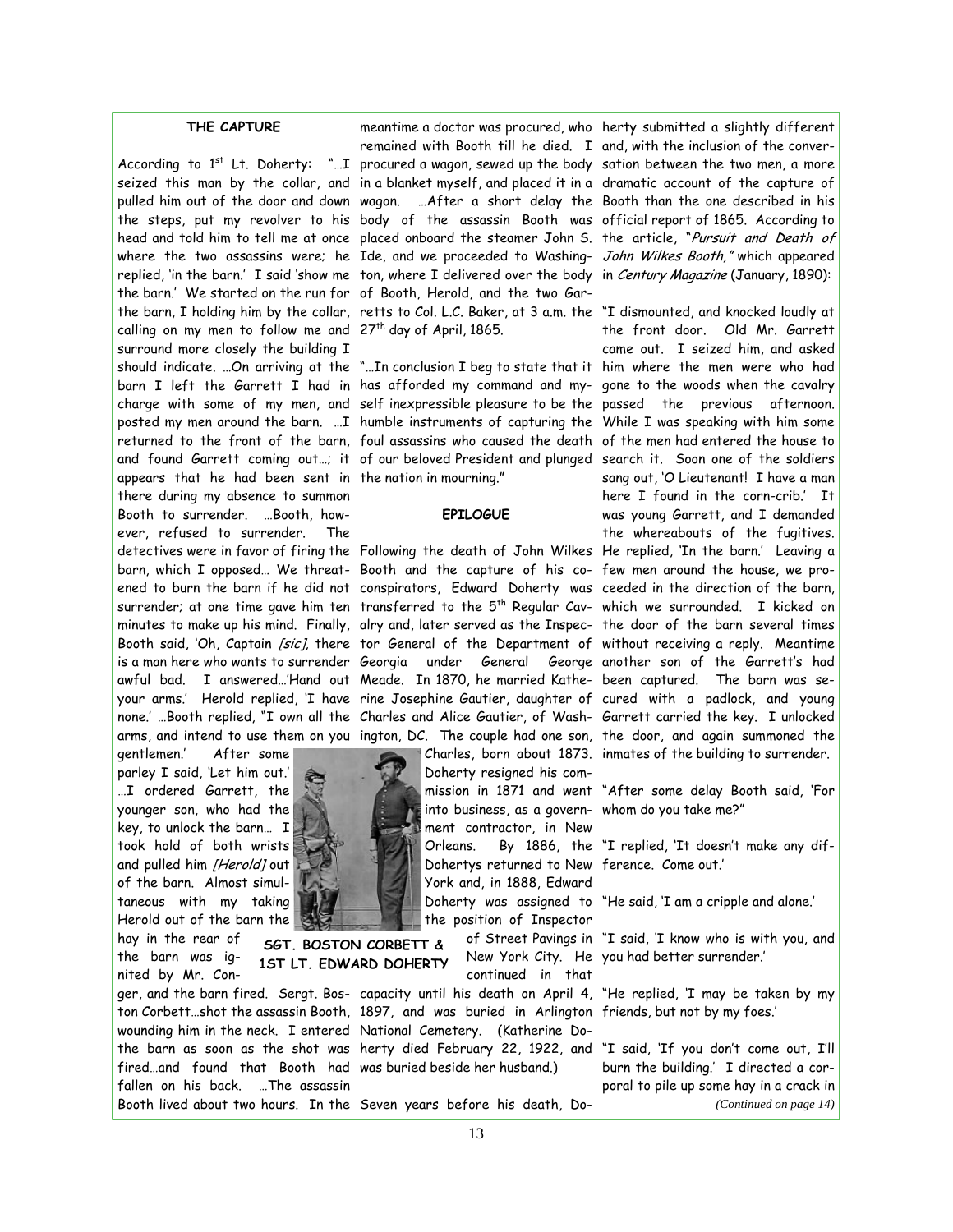the wall of the barn and set the bine in his hand. I rushed into the building on fire.

through you.'

sins.

wants to surrender awful bad.'

example and come out.'

made up my mind; but draw your men for my life.'

"I told him I had not come to fight; him.

"Then he said, 'Well, my brave boys, prepare me a stretcher, and place another stain on our glorious banner.'

"At this moment Herold reached the door. I asked him to hand out his arms; he replied that he had none. I told him I knew exactly what weapons he had. Booth replied, 'I own all the arms, and may have to use them on you, gentlemen.' I then said to Herold, 'Let me see your hands.' He put them through the partly opened door and I seized him by the wrists. I handed him over to a noncommissioned officer. Just at this moment I heard a shot, and thought Booth had shot himself. Throwing open the door, I saw that the straw He was half-turning towards it.

"He had a crutch, and he held a car-rated by a distance of only 40 miles. Dougherty@ fuse.net.

"As the corporal was picking up the der the arms and pulled him out of hay and brush Booth said, 'If you the barn. The burning building become back here I will put a bullet coming too hot, I had him carried to burning barn, followed by my men, and as he was falling caught him unthe veranda of Garrett's house.

"I then motioned to the corporal to "Booth received his death-shot in desist, and decided to wait for day-this manner. While I was taking light and then to enter the barn by Herold out of the barn one of the both doors and overpower the assas-detectives went to the rear, and "Booth then said in a drawling voice. Boston Corbett at a large crack in 'Oh Captain! There is a man here who 'the side of the barn, and he, seeing "I replied, 'You had better follow his or myself, fired, to disable him in the "His answer was, 'No, I have not struck Booth in the back of the head, fifty paces off and give me a chance his shot had entered the head of Mr. Charles Mason and Jeremiah Dixon in that I had fifty men, and could take gave him brandy and water, but he marked the separation between free pulling out some protruding straw set fire to it. I had placed Sergeant by the igniting hay that Booth was leveling his carbine at either Herold arm; but Booth making a sudden move, the aim erred, and the bullet **FOOTNOTES:**  about an inch below the spot where <sup>1</sup> The Mason-Dixon Line, surveyed by Lincoln. Booth asked me by signs to the mid-1700s, originated to settle a raise his hands. I lifted them up and property dispute. In the years leadhe gasped, 'Useless, useless!' We ing up to and during the Civil War, it could not swallow it. I sent to Port and slave states. To this day, it re-Royal for a physician, who could do mains the invisible border between nothing when he came, and at seven Northern and Southern states. o'clock Booth breathed his last. He had on his person a diary, a large ²The birth date of Edward P. Dobowie knife, two pistols, a compass herty has been cited simply as 1840 and a draft on Canada for 60 in many sources, including his headpounds."

and hay behind Booth were on fire.  $16^{\text{th}}$  N.Y. Cavalry which captured Space does not permit a full listing With the events of that April day, 1838, but a month and day as well. 143 years ago, the names of Edward The reader should be aware of the Paul Doherty and John Wilkes Booth discrepancy. became linked for perpetuity; albeit with the name of the notorious being **WRITER'S NOTES:**  the better known. In 1869, Booth was reburied in an unmarked grave Thank you to Dennis DeFrain for located in the Booth family plot at bringing the historic role of Edward Green Mount Cemetery, Baltimore, Doherty to my attention and supply-Maryland. Edward Doherty rests in ing the photo of the Doherty monu-Washington, DC under a headstone ment. reading: Commanded detachment of President Lincoln's assassin April 26, of sources used for this article. To 1865. In death, the two are sepa-request a list, contact the author at

**DOHERTY FAMILY MONUMENT SLIGO CEMETERY, IRELAND (Mentions: " Captain Edward P. Doherty the brave avenger of President Lincoln")** 

stone. However, one Doherty researcher provided not only a year of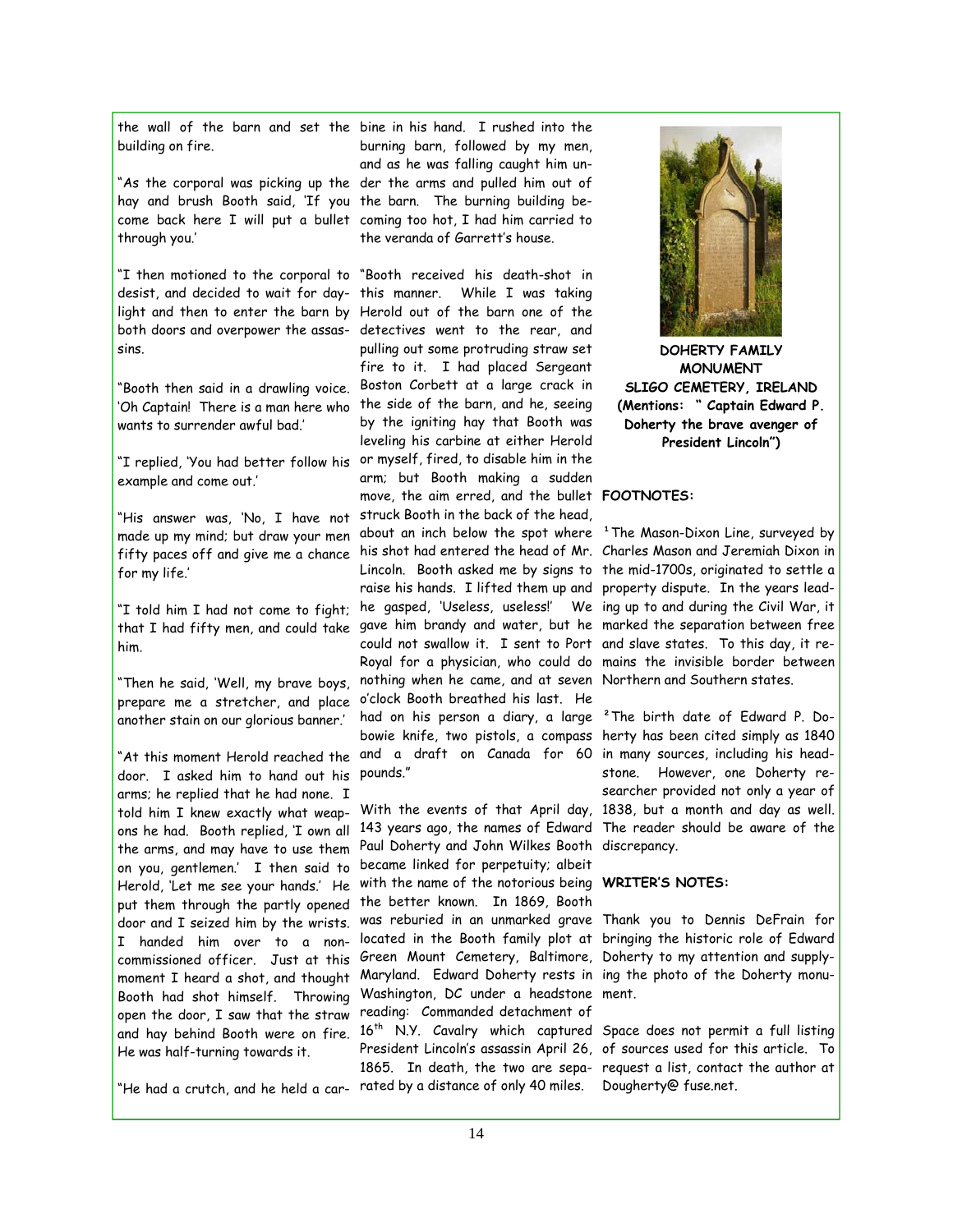# **CAHIR REMEMBERED – 400 YEARS**

Written and submitted by Cameron Dougherty, whose series of articles about the life and times of Cahir O'Dogherty appeared in Issues #47, 48, and 49.

century, already had become very land and Scotland against the Engdesirous to the occupying English. lish, and only when it was advanta-On one hand, they needed to protect themselves from the very real threat of Irish allies (whether French, Scots, Spanish or all three) landing supplies and military support on its shores to aid in the Irish fight against English occupation. On the other hand, its farmland for grain and cattle was the best in Ireland, and was desired by the English army and civilians, looking for permanent accommodations that would sustain them. In the year 1608, the only thing between them and Inishowen were the O Dochartaighs and their young, brave and experienced chieftain, Cahir O'Dogherty.

#### **Major Events Prior to Cahir O Dogherty's Rise to Chieftain:**

**1367**- The Statute of Kilkenny, aimed to keep the Irish out of, or enslaved in, areas of their own land, now possessed by the English, enacted.

**1487**- Lambert Simnel, who claimed to be King of Ireland, crowned in Dublin. A few years, later Perkin Warbeck, claiming to be the real King, landed in Cork. Henry VII, King of England, later executed Warbeck and enslaved Simnel.

**1495**- Poyning's Law enacted and, suddenly, all legislative power moved to London. The Irish had no parliament, had no right to a trial and were ruled by a selfish and brutal foreign power.

**Early 1500s**- Henry VIII defeated the mighty Fitzgeralds in the south and dominated that part of the country. The House of O Donnell became a 'rising star' in the northern firmament and sponsored Irish culture, religion and learning. These

Inishowen, as early as the sixteenth chiefs took a very active role in Ire-whichever side was triumphant; and, geous to them, did they in word submit to the English, all the while maintaining secret negotiations with France and Spain. Like the O Donnells, the O Dochartaighs were descendants or Prince Conall, son of Niall of the Nine Hostages. Henry VIII became the first English king to call himself King of Ireland. His goal was to establish himself supreme in both the Irish Church and State. He asked only that the Irish chiefs acknowledge him as overlord to hold their lands. They had no choice.

> **1512**- The forces of O Donnell soundly defeated O Neill in battle. O Neill relinquished claims to Inishowen, with new charters given to O Donnell.

> **1543**- O Neill submitted to King Henry VIII in an attempt to regain Inishowen. England saw this as a great opportunity to keep the two great clans from uniting and wished to disturb the matter even more. Bonner wrote:

> *While the English intervention in the affairs of Ulster made no spectacular change in relations between O Neill and O Donnell, the [English] Council at Dublin was slowly and methodically gathering valuable information to help them in their ultimate aim of complete subjugation. While O Neill and O Donnell were wasting their resources over ancient and worthless claims, the English were cleverly working to eliminate both from the Irish scene.*

> Prior to 1543, the struggle of O Dochartaighs to maintain control of Inishowen was in an all-Gaelic context. Many times, the O Dochartaigh chieftains were at the mercy of

many times, they were taken prisoner by one tribe or the other, until the demands of the victor were met. The land often was plundered and burned.

**1544**- The English heard news of a possible Scot and French landing in northern Ireland to aid the Irish in removing the English. Documents show there were indeed secret negotiations between O Dochartaigh, O Donnell and O Neill with the French through Scotland.

**1547**– Henry VIII died and his son, Edward VI, assumed the throne and followed his father's plans for Ireland.

**1550**- The French sent a special envoy to Inishowen. The English quickly became aware of this. The attraction to the area was two-fold. Nowhere else was there so strong an opposition to English control; and, the location of two great harbors where enemy ships could find safe havens. England became even more desirous of Inishowen.

**1553**– Edward VI died and his halfsister, Mary Tudor, a Catholic, crowned in England and became Queen of Ireland. peace and encouragement to Ireland, along with many English settlements (plantations) in Laois and Offaly.

**1558**– Elizabeth I ascended to the throne following the death of her half-sister, Mary. Queen Elizabeth imposed harsh rule and drastic discipline in her efforts to bring the Reformation to the unwilling people of Ireland. Her "Act of Supremacy and Uniformity" brought death and suffering to all of Ireland.

Early in her reign, Queen Elizabeth, looking to Ulster for plantations, *(Continued on page 16)*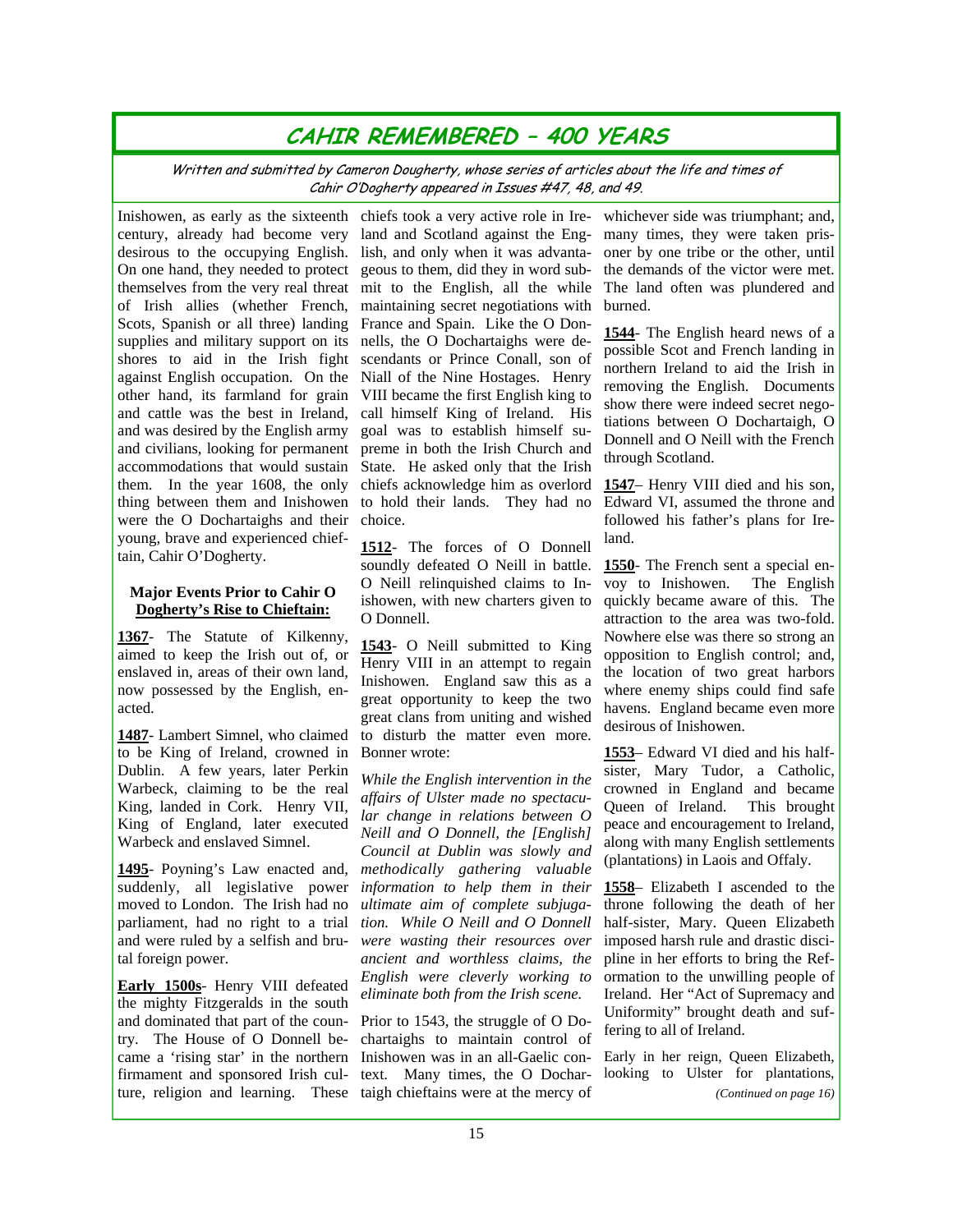needed to make the area safe for new settlers. It was clear; she needed to possess Inishowen. The English saw that if they could keep the Houses of O Neill and O Donnell in check, they would without doubt gain O Dochartaigh's trust and thereby, as "peacekeepers" to the people of Inishowen, they would keep the O Dochartaighs from joining others against the crown while gaining an ally in Inishowen. With that as their cover, Queen Elizabeth later established a large military force in Derry.

As difficult as that would later prove the biggest setbacks to her plans came from the English themselves. Those in charge of Ireland and those who led forces into the northern sections of Ireland were, to a man, ill qualified, murderous, passionately anti-Catholic and anti-Irish, and seekers of wealth and fame. Their barbaric methods and tactics were criticized, even by the Queen. They only alienated the Irish in the end.

**1587**- Cahir O Dogherty, son of Chieftain Sean Og O Dogherty, born.

**1593 to 1607**- The northern clans waged war with the English. Hugh O Neill wrote to Spain's King Philip III: "The English themselves, using the name of peace as a deception, teach us this manner of feigned friendship and of destruction by peace."

**1601**- Sean Og O Dogherty died, without naming a successor. Cahir (his son) at the age of 14 was eventually crowned the O Dochartaigh chieftain. The English governor at Derry put young Cahir under his protection in an attempt to coerce him into the English camp. It seemed that as long as Sir Henry Docwra was the English governor of Derry and as long as Cahir remained young, the English would be the protectorate over Cahir. It could not stay this way for very long, though.

However before much of this was revealed, as the English were masters of deceit and disguise, many of the other Irish Chieftains were won over by the English's fane security and promises. Treaties were formulated

one Clan at a time, or the clans were eliminated. Cahir knew this was their general mode of operation. He needed a plan for himself. Relations between he and the English grew tenser each year he aged.

### **Did Cahir have a plan?**

One theory about what Cahir was planning is that he wanted to befriend the English and play out the role of a spy in a grand plot that had already been worked out by the O Donnells, the O Niells and the O Dochartaighs years earlier. Since the English were showing such an interest in Inishowen, why not play along with the English, all the while plan their eventual overthrow.

However, it is a difficult theory to prove. The plan was worked out when Cahir was very young and his father was to play the role of spy. But this plan did not work out well with Cahir's father, Sean, since the English stationed in Derry were ruthless to all Irish and did not fulfill the wishes of their Queen. Sean had to often battle with the English to protect the people of Inishowen. This removed him from the good graces of the English. Also, soon after Sean's death and Cahir's eventual rise to Chieftain, the Irish lost a large battle at Kinsale which left the Northern confederation very weak and struggling for their very existence. It wasn't long before the Chieftains of O Donnell and O Neill left for Europe for assistance in what is now known as the "Flight of the Earls" essentially leaving Cahir alone to carry out the plan, if he knew of it all.

If Cahir was following the old plan, or had crafted a similar one of his own, then he was playing his role perfectly. The intelligence that he learned while in Derry was very valuable and critical to the success of any defense or offense that he would need in the future.

Those holding dear to this theory are hard press to explain the loyalty and support that Cahir gave to Docwra on many occasions, even when Docwra was fighting other Irish clans. Cahir even saved Docwra's life in one battle and was always fighting side-by-side

with him. Docwra trusted Cahir with his life and found Cahir very capable of fulfilling the trust and worthy of such trust.

But, the theory has merit and may find support by the O Dochartaigh Clan's choice for the timing of their offensive. They were aware that the English were growing their military power in the area and certainly knew the Irish were losing heart and strength. His people knew that Cahir was well educated in the ways of the English and had become a great leader and experienced soldier. The Clan had been told by Clan O Donnells, Clan O'Cahans and other clans that they would lend support to any defensive or offensive move by the O Dochartaighs. The Clan also knew that all of Ireland was a powder-keg just waiting for a spark from some place.

The governor of Derry changed. Docwra had become disillusioned himself with the English government. Some say he did not agree with his own government leaders who were beginning to brutally destroy most of the Northern tribes, breaking treaties, murdering hundreds, burning crops and killing livestock. Many parts of the north were defenseless and beaten, and the English were still relentlessly making war against the Irish. If this could be stopped, then it must be attempted.

The choice that the English made for the new governor of Derry spoke volumes to the O Dochartaighs. Sir George Paulett, was a man well endowed in the practice of intrigue, brutality and disrespect towards the Irish. *Once respect is lost and only mistrust exists between neighboring people groups, war is soon to follow.* Plan or no plan, the handwriting was on the

wall.

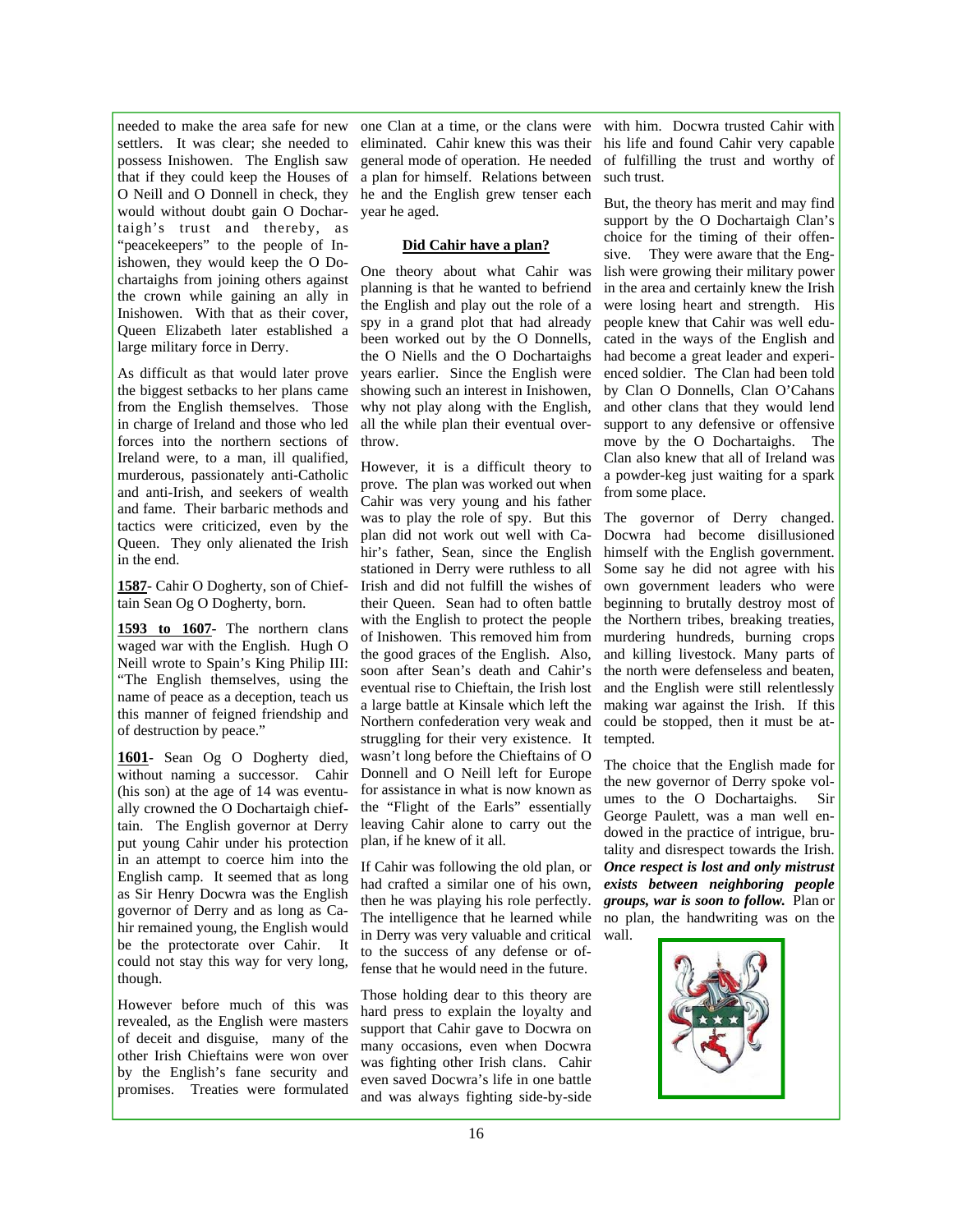# **SO, YOU HAVE DECIDED TO GO TO THE REUNION THIS SUMMER, WHAT NOW??**

#### Written and submitted by Eva Doherty Gremmert on behalf of the Reunion Committee.

have available.

create a story taken from the journal of a fictional couple, Mary Doughas they prepare and attend the 2008 reunion. We hope that this story will for this coming July.

We decided to go to the O'Dochar-lin and use public transportation for

reunion this summer in Ireland, you week, we submitted our passport then, take the bus back out to the need to decide how long you intend to applications at the local post office. airport. We found a small hotel to stay and, what your travel dates will It took a while to get George's birth stay in near downtown and on a bus be. You will want to make arrange-certificate, and I hate my passport route. That will be perfect. Dublin ments and purchase your airline tick- picture that was taken at the Kinko's, is a little more expensive than I had ets pretty soon. There are many but the applications are in and we hoped, but I want to see the Book of ( airlines and airports to choose from. should be getting the passports in Kells in Trinity College and Dublin It seems that each of the folks who the next 4-6 weeks. At first we Castle, as well as other things. I have attended the previous reunions couldn't decide what airline to use, won't tell George about the shopping have their favorites. There are but when we decided we wanted to in Grafton Street until we are there. three main factors in making your fly into Dublin and spend a few days decision: length of travel (the time there before driving up to the reun-**15 February 2008** – George spent from leaving your home airport and ion, the choice became easier. We some time today looking at possible arriving in Ireland), money (the cost decided to give ourselves a few days places to stay during the reunion. of airfare and rental car), and dis- to travel back to Dublin after the Finally, we decided to book into the tance on the ground (how far you reunion, so we booked our flights to Tower Hotel in Derry City for the have to travel to get to Derry and be from the 27th of June to the first 5 days, and then go to the Bal-Inishowen once you have landed in 13th of July. With the time differ-lyliffin Hotel in Ballyliffin for the Ireland). You can decide to spend ences, we leave Friday night after remainder of our time. We havel more time in Ireland or tack on other work, and arrive the next day in Ire-arranged stay in Bewley's Hotel near European travel. It is completely up land. Then, coming back, we leave in Dublin airport for our final night to you and, the time and money you the morning and get home that same before coming home. We plan to We decided that it would be fun to carefully to make sure we would have hotel. We have checked with our erty Smith and her husband, George, going to go through London Heath- for rental cars in Ireland, so we will afternoon. We had been given advice turn in our rental car on the 12th and by friends to check the connections take the shuttle to and from the plenty of time to make the transfers credit card company and they don't in the airports, especially if we were cover the damage waiver insurance row.

help you understand what you might **2 February 2008** – We were so ex-could have chosen to stay in differexperience as you prepare yourself cited about organizing our flight ent B&B's near the various reunion and I bought our airline tickets to go choose from, so we found the cheap-choices available. We are so excited. see the area where my great-great The travel book warned us that the work doesn't extend to foreign coungrandparents came from. I still don't cars are smaller than American cars, tries; so, we decided to purchase know the exact home-place, but it and the trunks are really tiny, so we travel insurance that covers not only will be wonderful to be there. After decided to get a mid-sized car so the trip costs, but also medical ex-*[Public Broadcasting Station]* and We will pick up the car at the airport peace of mind to know that we are **show** Rick Steve's had a show on Ireland. on our 3rd day. We will go into Dub-covered for this trip of a lifetime. tickets, that we reserved the rental events, but for us, it seemed easier car as well. We checked the internet to be in a hotel room and only move

Once you have decided to go to the taigh Reunion this coming July. Last the two days touring in the city, and

**30 January 2008** – Today, George and there were a few companies to once. There certainly are lots of to Ireland. I am so excited to get to est company and booked the car. George's medical insurance from Christmas, we were watching PBS that we would be more comfortable. penses as well. It gives us great have to pay for the CDW insurance. It is good to know that now. We

*(Continued on page 18)*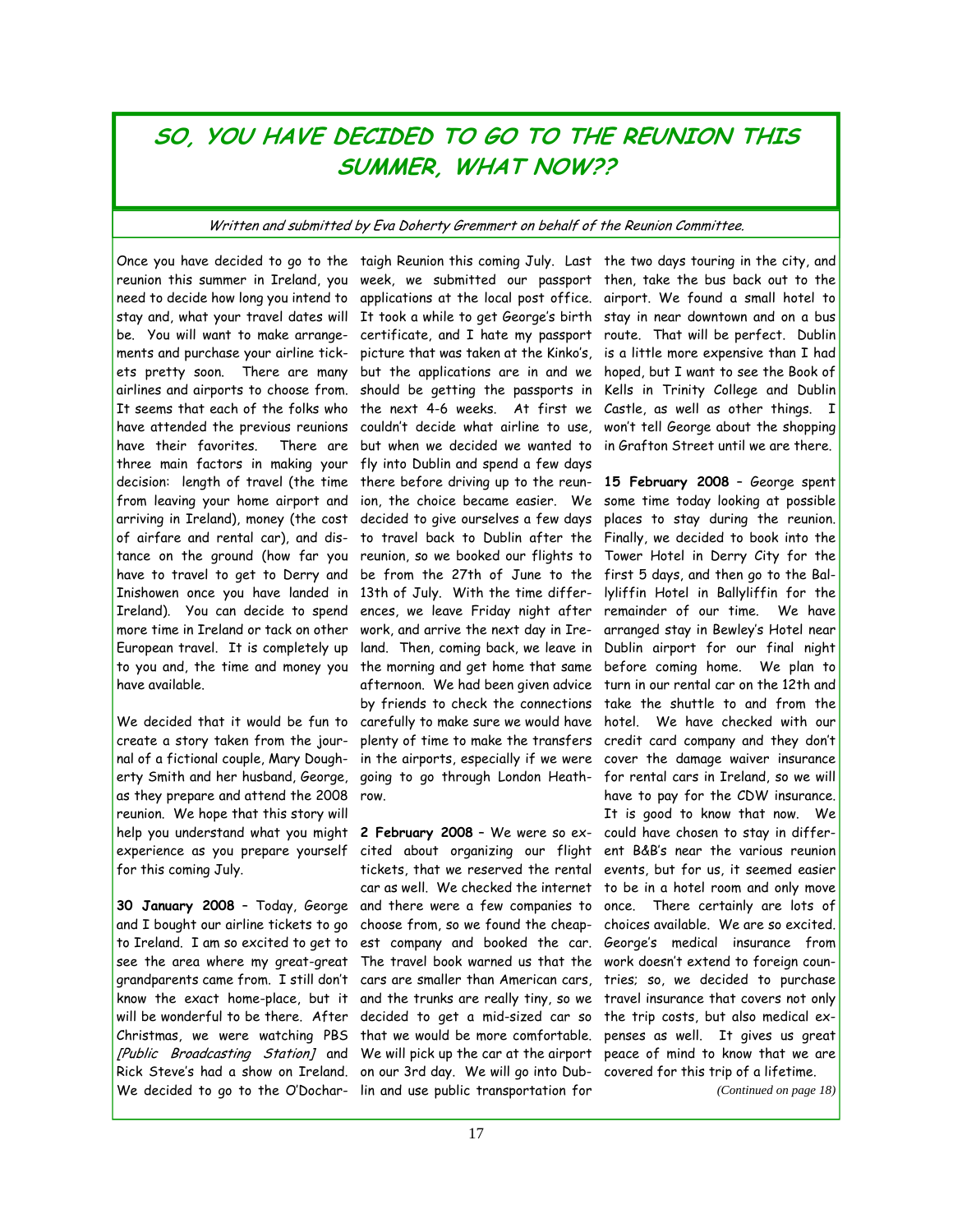but the trip seems real to me now. see. We had a great time this evening; we bilities too.

need to. George was at the doctor today and was mentioning our upcoming trip. The doctor reminded him that he needed to be sure to have enough of his prescriptions to cover the days that we will be gone. He also wrote out prescriptions for us to carry

over there. I am so glad that we control. have time to take care of this.

**4 Mar 2008** – Our passports arrived bedroom with a green sign that says such fun imagining hearing this music today. I still don't like my picture, "To Ireland." It is so much fun to live and in person.

looked at the reunion website and **27 May 2008** – I went into the bank from the reunion committee today decided that we are going to attend today to order the Euros and Pounds with the times of and directions to all the events. I am glad there is Sterling for our trip. The bank man-the events. I printed out all the plenty of free time so we can spend a ager told me I was lucky their papers along with the contact phone little time wandering around grave-branch actually had the foreign cur-numbers. We were told that our yards and checking out the parish rencies available. I had no idea that registration packets, with all our records. I expect to get some great it could take up to 6 weeks in some event tickets, will be available at our ideas about further research possi-places to get the money ordered and first event. There will be a table **10 Apr 2008** – I realized today that are getting a few travelers checks, about a half-an-hour ahead of the we leave for Ireland in just over 2  $\frac{1}{2}$  but most places in Ireland have start time. Since it will be the first months. I panicked a little when I ATM's, so we can use our debit cards event, everyone will be picking up realized that my checked baggage and credit cards. She also men-their packets. Eva has given out her limit was 2 bags of a maximum of 50 tioned that we should alert our phone number so that we can arrange pounds each, and I can only have 1 credit card companies of our ex-to pick up the packet on Monday, carry-on bag. George reminded me <code>pected</code> travel dates, and the coun- <code>June 30</code><sup>th</sup>, if we are in the area. that the trunk was small in the car tries that we will be in. We can as well. What am I going to wear? I phone them just a week or so before **25 June 2008** – I packed all the will have to get creative with layer- we leave. The bank manager said bags today. Before he left for work, ing clothes. We can always use a that, nowadays, there are additional George saw all the stuff on the bed local laundry to wash clothes if we fees, based on a percentage, that and was sure that it wouldn't fit in delivered. She will have it ready for outside the door to the hall in the me to pick it up on Friday. We also foyer. We will probably go there

with us, in case we need to fill them That will help keep our budget in the checked bags, but he wants them

**5 May 2008** – We were talking to store and spent time reading books the luggage. George is going out the kids yesterday, and they asked in the travel section. I finally de-during his lunch to buy travel-sized us if we had thought about how we cided on one that had nice pictures toiletries. I am sure they have would be in contact with them while and good descriptions that I found toothpaste, shampoo and deodorant we were gone. We decided to buy interesting. There was a man there in Ireland that we can buy. I don't one of those international long dis-who recently had been to Ireland, know why he is so worried. I looked tance calling cards. George picked and he suggested that we wait to buy on our airlines website today to make one up at Costco today. We have to maps until we are actually there. It sure we were compliant with the make sure to take the access phone seems that every little corner store current baggage restrictions. I also numbers with us for both the UK and will have very detailed maps for sale. was able to look up the TSA require-Ireland, because they are different. That will be fun to have purchased ments as a link from there. It is I put all that with our passports. them locally. I bought a CD of Celtic comforting to know we can easily We have started a plastic box in our music to listen to. We are having

**13 June 2008** – We got the e-mail

the banks and credit cards the suitcases. He was right. I had charge on all foreign electronic to put some of the things aside. I transactions. It will be a bit then weighed the cases on our bathchallenging for me to figure out room scale to be sure to avoid the how much something will cost in baggage overweight charge. I had to Dollars when the price is in Eu-remind George that he couldn't take ros or Pounds Sterling. I think I all of his liquid toiletries in his carrywill buy one of those little elec-on; they were over the 3 ounce limit tronic gadgets at the travel per item and wouldn't fit in the store to do the currency conver-quart-sized plastic bag that is alsion from Euros to Dollars etc. lowed. I suggested he put them in **10 June 2008** – I went to the book-ons, in case there are delays with with him. We also have put a complete change of clothes in our carry-*(Continued on page 19)* 

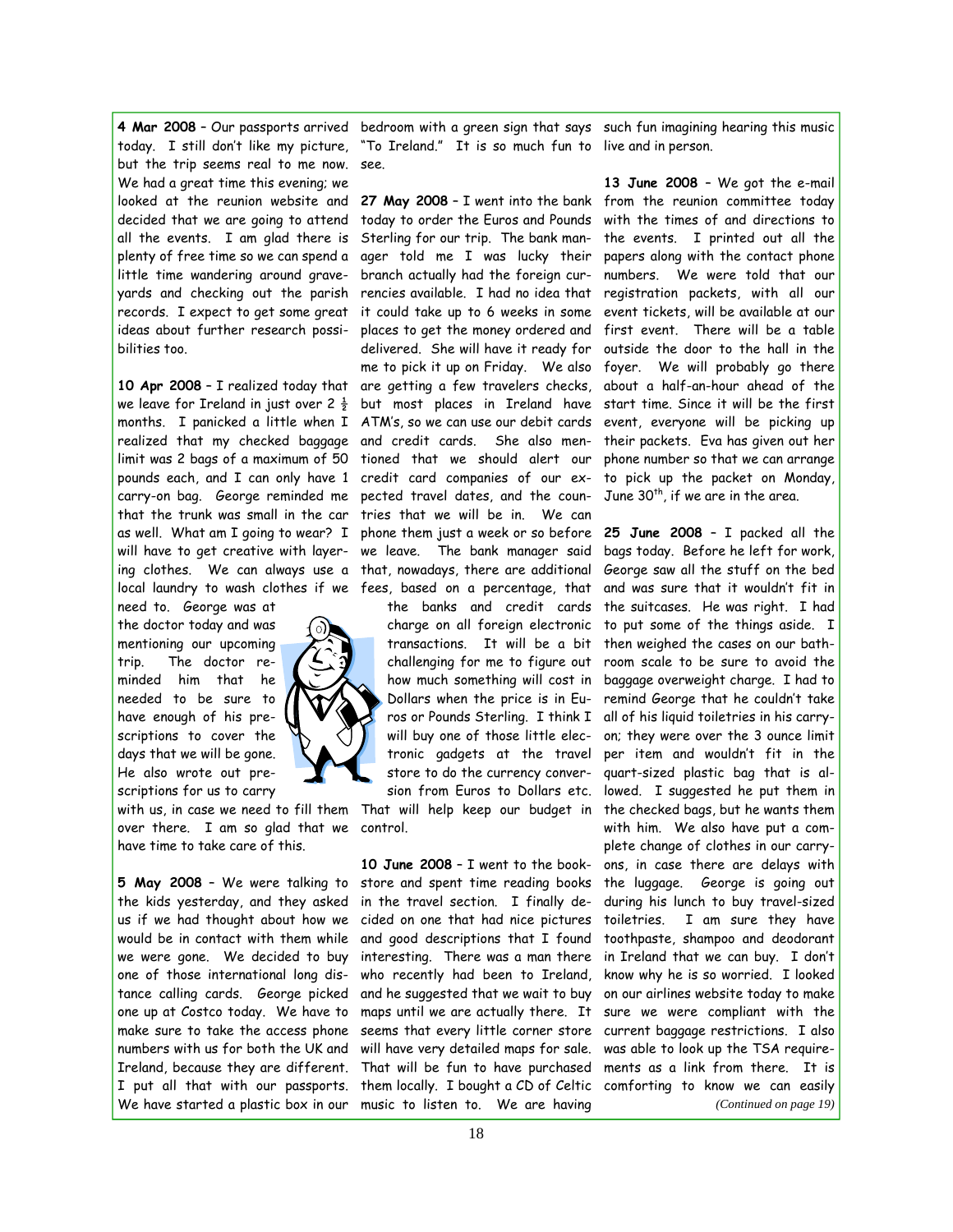follow their directives when we know about them.



**27th June 2008** – We are on the flight. I can hardly believe it. On the way out the door, I asked George to be sure we had both passports. He said that we did, but I wanted to see them. Sure enough, he had left them on the dresser upstairs; so, he ran back in the house to get them and then we were off. We got to the airport plenty early, 2 hours ahead of flight time. We usually check our bags at the curb, but with international travel, some airlines make you go inside to check the bags. While checking in, we always make sure the bags have the correct destination tags on them. Last year, we were going to Mexico, and while George was watching the ticket agent putting on the tags, the agent put someone else's tag on our bag. If George hadn't been watching, the bag would have ended up on Los Angeles and not in Mexico. So, we are always careful to check. Once through security, we bought a couple of water bottles and some lunch to take on the plane with us.

(To be continued…………..)



**A LOOK BACK TO REUNION 2000—WHITE CASTLE TOUR** 



**Photo courtesy of Kathleen Daugherty-Barr** 

# **REMEMBERING SIR CAHIR O'DOHERTY**

From: The O'Doherty Historic Trail, by Murray Dougherty, 1985, Guildhall Press, Derry, N. Ireland.

Submitted by **Kathleen Daugherty-Barr**, (Family Group #0306) of Moville, County Donegal.

Born in 1587. Killed in battle 1608. These 2 dates, only 21 years apart, span a very important period in Irish history.

Born to the Gaelic rulers of the most northern peninsula on the island, Cahir was fostered by O'Donnells. He lived for a period with the English garrison in Derry and at the age of 13 married Mary Preston daughter of Lord Gormanston of County Meath. Chosen under Irish law as "The O'Doherty", he submitted to British law and King James granted Inishowen to him as SIR Cahir O'Doherty for his own estate.

Christmas Eve 1601 saw the heavy defeat of Irish and Spanish armies at Kinsale by the English. The submission of Lord Tyrone, the Great O'Neill, followed. Then on 14 September 1607 O'Neill and O'Donnell left Ireland by ship from Lough Swilly. They never returned. The following spring Sir Cahir O'Doherty rose in a rebellion that was short-lived and fatal.

So it was that 381 summers ago, the death of Ireland's last independent Gaelic chieftain marked the end in another chapter of this island's history. The new royal house of Stuart (which for the first time joined the crowns of English and Scotland in the single person of James I of England and VI of Scotland) made the final British moves to incorporate all of Ireland under British rule.

> The 2008 Reunion commemorates the 400th anniversary of the death of Ireland's last chieftain, Cahir O'Doherty. Come join the festivities, 1-10 July 2008, as the O'Dochartaigh Clann gathers once again in County Donegal!  **Let's make a date for 2008!**